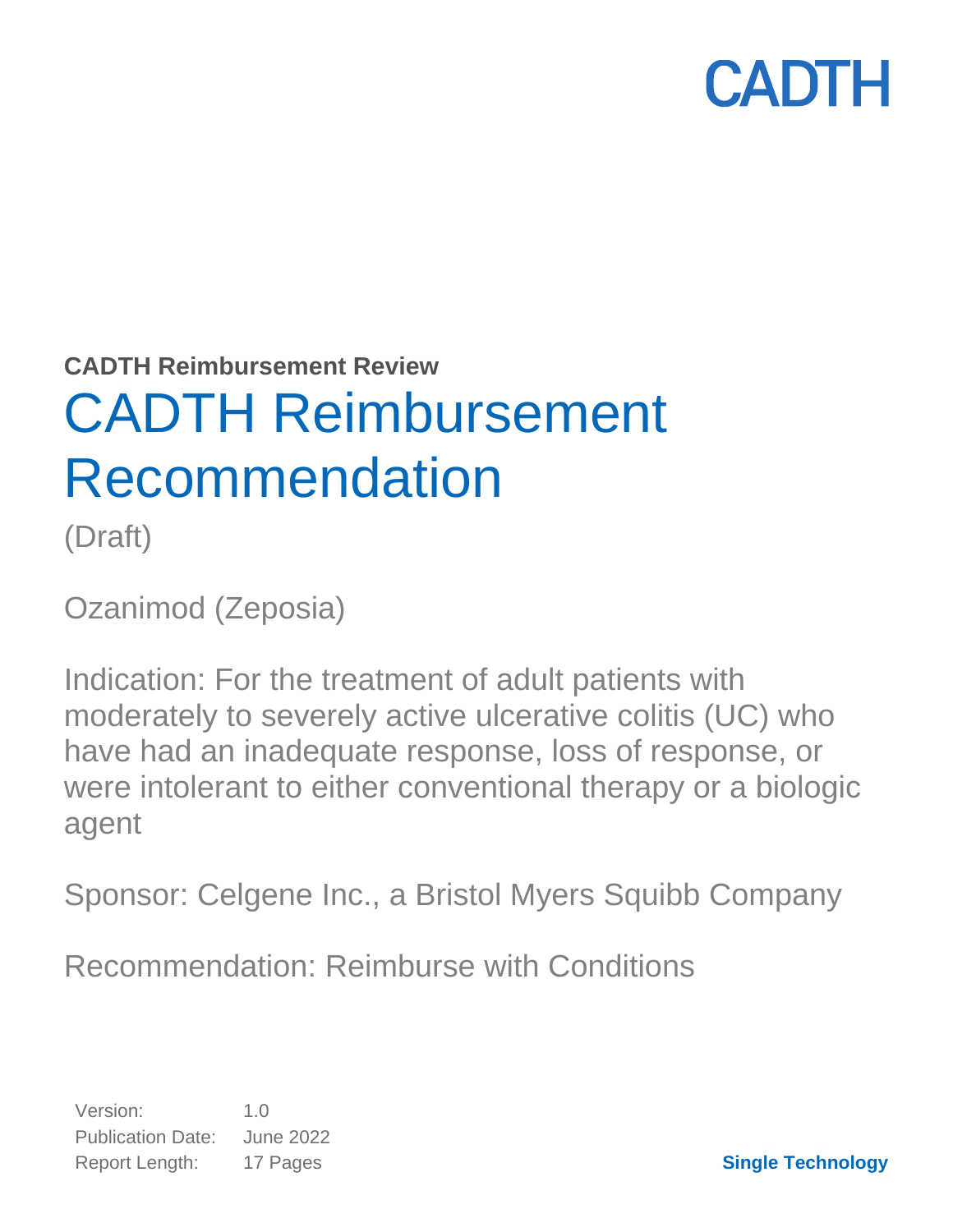**Disclaimer:** The information in this document is intended to help Canadian health care decision-makers, health care professionals, health systems leaders, and policymakers make well-informed decisions and thereby improve the quality of health care services. While patients and others may access this document, the document is made available for informational purposes only and no representations or warranties are made with respect to its fitness for any particular purpose. The information in this document should not be used as a substitute for professional medical advice or as a substitute for the application of clinical judgment in respect of the care of a particular patient or other professional judgment in any decision-making process. The Canadian Agency for Drugs and Technologies in Health (CADTH) does not endorse any information, drugs, therapies, treatments, products, processes, or services.

While care has been taken to ensure that the information prepared by CADTH in this document is accurate, complete, and up-to-date as at the applicable date the material was first published by CADTH, CADTH does not make any guarantees to that effect. CADTH does not guarantee and is not responsible for the quality, currency, propriety, accuracy, or reasonableness of any statements, information, or conclusions contained in any third-party materials used in preparing this document. The views and opinions of third parties published in this document do not necessarily state or reflect those of CADTH.

CADTH is not responsible for any errors, omissions, injury, loss, or damage arising from or relating to the use (or misuse) of any information, statements, or conclusions contained in or implied by the contents of this document or any of the source materials.

This document may contain links to third-party websites. CADTH does not have control over the content of such sites. Use of third-party sites is governed by the third-party website owners' own terms and conditions set out for such sites. CADTH does not make any guarantee with respect to any information contained on such third-party sites and CADTH is not responsible for any injury, loss, or damage suffered as a result of using such third-party sites. CADTH has no responsibility for the collection, use, and disclosure of personal information by third-party sites.

Subject to the aforementioned limitations, the views expressed herein are those of CADTH and do not necessarily represent the views of Canada's federal, provincial, or territorial governments or any third party supplier of information.

This document is prepared and intended for use in the context of the Canadian health care system. The use of this document outside of Canada is done so at the user's own risk.

This disclaimer and any questions or matters of any nature arising from or relating to the content or use (or misuse) of this document will be governed by and interpreted in accordance with the laws of the Province of Ontario and the laws of Canada applicable therein, and all proceedings shall be subject to the exclusive jurisdiction of the courts of the Province of Ontario, Canada.

The copyright and other intellectual property rights in this document are owned by CADTH and its licensors. These rights are protected by the Canadian *Copyright Act* and other national and international laws and agreements. Users are permitted to make copies of this document for non-commercial purposes only, provided it is not modified when reproduced and appropriate credit is given to CADTH and its licensors.

**Redactions:** Confidential information in this document may be redacted at the request of the sponsor in accordance with the *CADTH Drug Reimbursement Review Confidentiality Guidelines.*

**About CADTH:** CADTH is an independent, not-for-profit organization responsible for providing Canada's health care decision-makers with objective evidence to help make informed decisions about the optimal use of drugs, medical devices, diagnostics, and procedures in our health care system.

**Funding:** CADTH receives funding from Canada's federal, provincial, and territorial governments, with the exception of Quebec.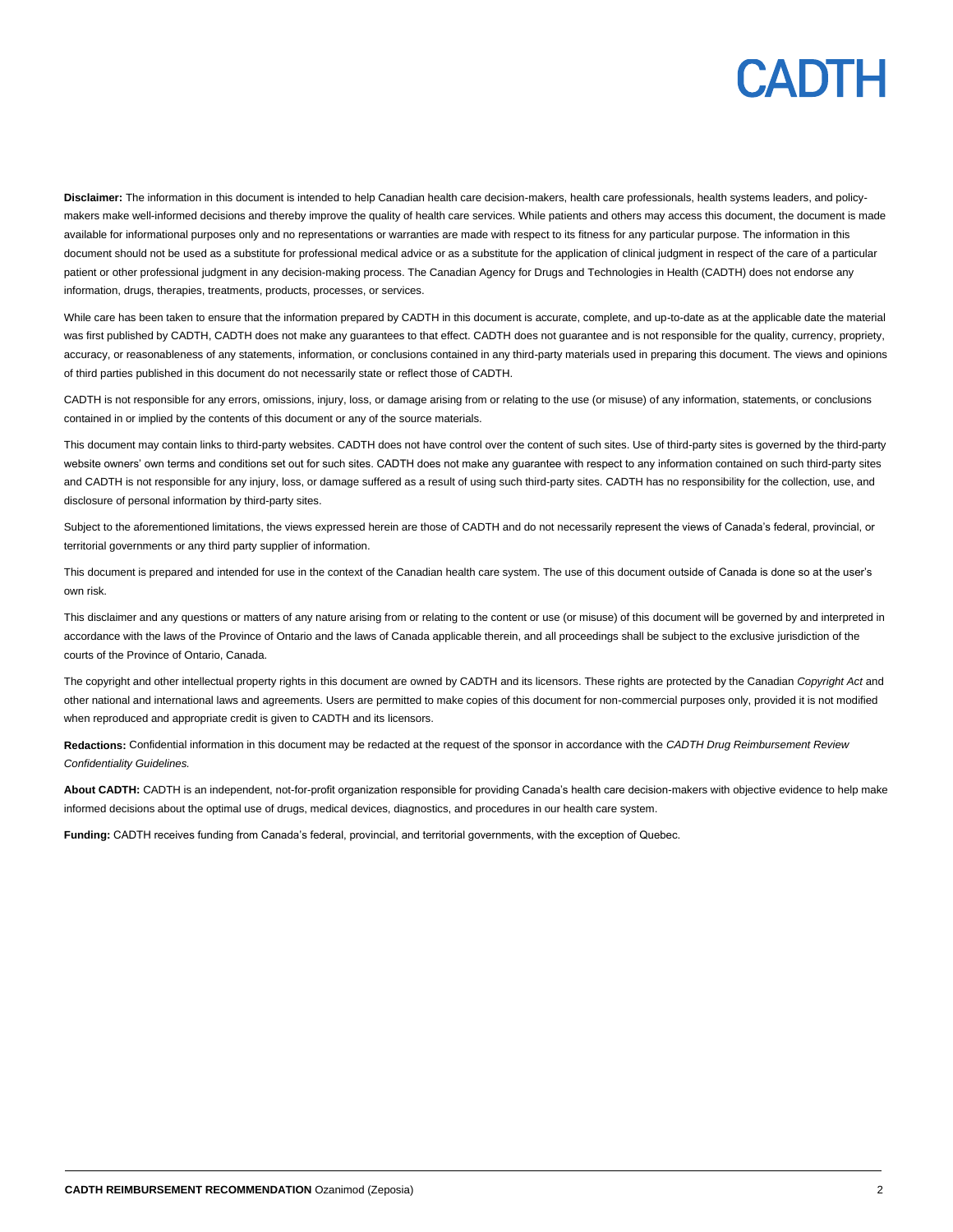### **Recommendation**

The CADTH Canadian Drug Expert Committee (CDEC) recommends that ozanimod be reimbursed for the treatment of adult patients with moderately to severely active ulcerative colitis (UC) only if the conditions listed in [Table 1](#page-3-0) are met.

## **Rationale for the Recommendation**

There is evidence from 1 phase III, randomized, double-blind, placebo-controlled trial that treatment with ozanimod results in added clinical benefit for adult patients with moderately to severely active UC. In the TRUE NORTH study ( $N = 645$ ), greater percentages of patients in the ozanimod group compared with the placebo group had clinical remission during the induction period at week 10 (18.4% versus 6.0%; between-group difference of 12.4%; 95% confidence interval [CI], 7.5% to 17.2%; P < 0.0001) and maintenance period at week 52 (37.0% versus 18.5%; between-group difference of 18.6%; 95% CI, 10.8% to 26.4%; P < 0.0001). Similarly, there were statistically significant between-group differences in favour of the ozanimod group for clinical response, endoscopic improvement, and mucosal healing at weeks 10 and 52. During the maintenance period, there were statistically significant betweengroup differences in favour of the ozanimod group for corticosteroid-free remission, durable clinical remission, and maintenance of clinical remission. Patients indicated a need for new and effective treatment options to achieve sustained remission or response and symptom relief as patients may not have a response or may lose response to currently available treatment options. Ozanimod may address this unmet need as it is effective in inducing and maintaining clinical remission and has a different mechanism of action from currently available therapies for UC.

Results from a network meta-analysis (NMA) suggest that ozanimod may not be as efficacious in maintenance of clinical remission and response versus tofacitinib and vedolizumab and no more efficacious than other relevant advanced therapies (i.e., biologics and tofacitinib) for UC. Heterogeneity in terms of study design and patient characteristics across the included studies, insufficient analyses to account for heterogeneity, and inability to assess consistency between direct and indirect evidence contributed to uncertainty in the effect estimates.

Based on the submitted price for ozanimod and the publicly accessible list prices of all other advanced therapies, ozanimod was more costly than several relevant comparator treatments used in moderately to severely active UC. Given the uncertainty regarding the comparative clinical effectiveness and safety of ozanimod compared with other biologics and the limitations of the cost-utility analysis, there is insufficient evidence to justify a cost premium over the least expensive advanced therapy reimbursed for the treatment of moderately to severely active UC.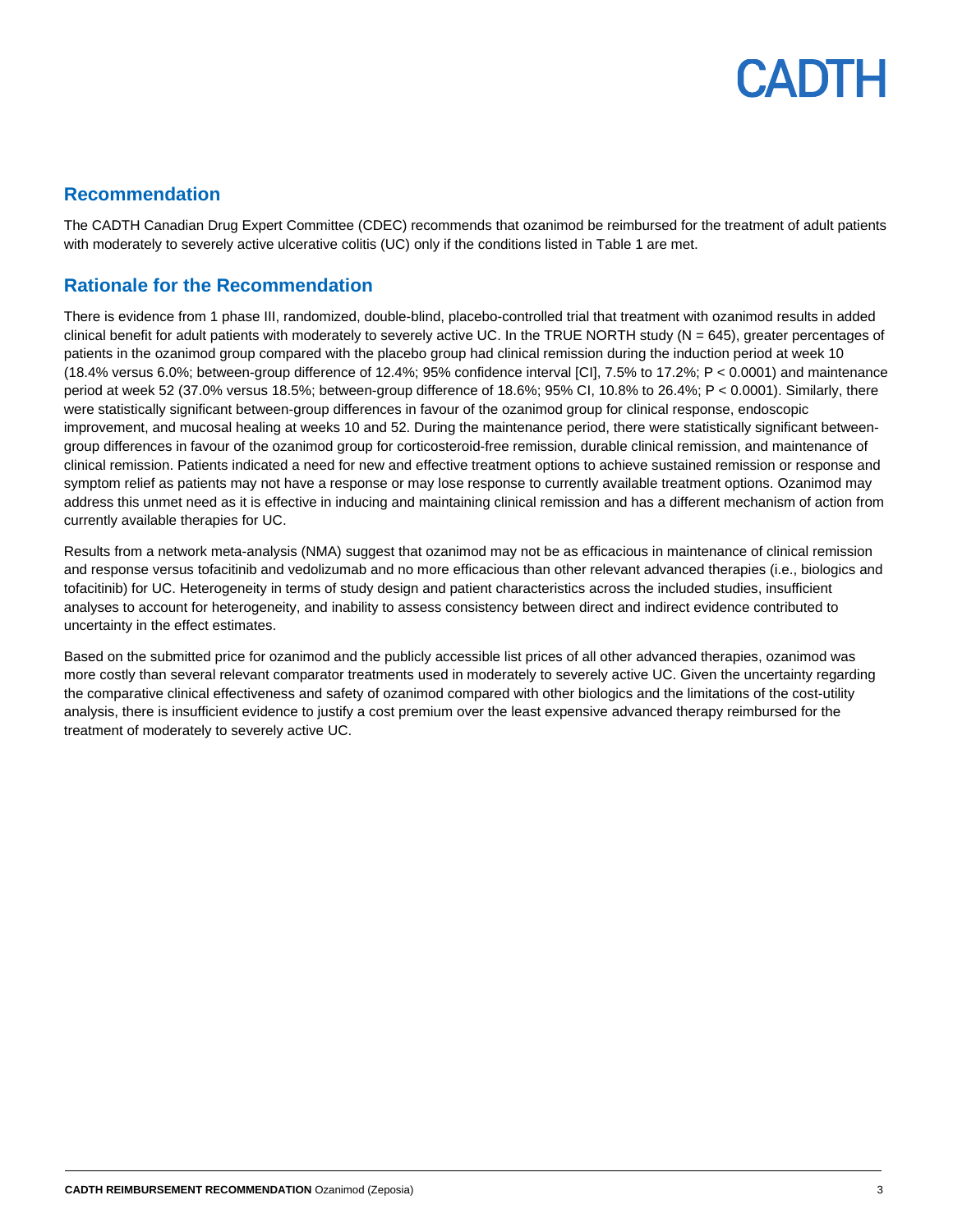|    | <b>Reimbursement Condition</b>                                                                                                                                                                                                    | <b>Reason</b>                                                                                                                                                                                                                                                                                                                                                                                                                                                                    | <b>Implementation Guidance</b>                                                                                                                                                                                                                                                                                                                                                                                                                                                                                                                                                                                                                                                                                                                                            |  |  |  |
|----|-----------------------------------------------------------------------------------------------------------------------------------------------------------------------------------------------------------------------------------|----------------------------------------------------------------------------------------------------------------------------------------------------------------------------------------------------------------------------------------------------------------------------------------------------------------------------------------------------------------------------------------------------------------------------------------------------------------------------------|---------------------------------------------------------------------------------------------------------------------------------------------------------------------------------------------------------------------------------------------------------------------------------------------------------------------------------------------------------------------------------------------------------------------------------------------------------------------------------------------------------------------------------------------------------------------------------------------------------------------------------------------------------------------------------------------------------------------------------------------------------------------------|--|--|--|
|    | <b>Initiation</b>                                                                                                                                                                                                                 |                                                                                                                                                                                                                                                                                                                                                                                                                                                                                  |                                                                                                                                                                                                                                                                                                                                                                                                                                                                                                                                                                                                                                                                                                                                                                           |  |  |  |
| 1. | The patient must be aged 18 and<br>older with moderately to severely<br>active UC and have had an<br>inadequate response, had a loss of<br>response, or been intolerant to<br>conventional therapy or a biologic<br>agent for UC. | Patients in the TRUE NORTH study were<br>at least 18 years of age and had<br>moderately to severely active UC while<br>receiving conventional therapy. The<br>study included both biologic-naïve and<br>biologic-experienced patients.<br>This aligns with the HC indication for<br>ozanimod for UC.                                                                                                                                                                             |                                                                                                                                                                                                                                                                                                                                                                                                                                                                                                                                                                                                                                                                                                                                                                           |  |  |  |
| 2. | The patient must have failed at least<br>1 biologic agent for UC.                                                                                                                                                                 | In the TRUE NORTH study, ozanimod<br>was not compared with a biologic agent<br>for UC, which would have been the<br>standard of care. Results from the<br>sponsor-submitted ITC suggest that<br>ozanimod may be less efficacious in<br>clinical response and clinical remission<br>during the maintenance phase than<br>tofacitinib and vedolizumab and no more<br>efficacious than other currently available<br>advanced therapies for UC (i.e., biologics<br>and tofacitinib). |                                                                                                                                                                                                                                                                                                                                                                                                                                                                                                                                                                                                                                                                                                                                                                           |  |  |  |
|    | <b>Renewal</b>                                                                                                                                                                                                                    |                                                                                                                                                                                                                                                                                                                                                                                                                                                                                  |                                                                                                                                                                                                                                                                                                                                                                                                                                                                                                                                                                                                                                                                                                                                                                           |  |  |  |
| 3. | The patient must have achieved<br>clinical response to induction therapy<br>after 10 weeks of treatment initiation<br>to continue to maintenance therapy.                                                                         | In the TRUE NORTH study, patients had<br>to have a clinical response at the end of<br>the induction period at week 10 to<br>continue in the maintenance period.                                                                                                                                                                                                                                                                                                                  | The clinical expert indicated that an initial<br>assessment should ideally be performed<br>within 2 to 3 months<br>after starting treatment.<br>The Mayo score was used to determine<br>clinical response in the TRUE NORTH<br>study. However, CDEC considered the<br>impracticality of requiring endoscopy<br>within 12 weeks of treatment initiation<br>given the invasive nature of the<br>procedure and potential difficulties with<br>timely access to the procedure. The<br>clinical expert noted that sigmoidoscopy<br>may be a useful tool for assessing<br>patients if endoscopy is not feasible.<br>Ultimately, CDEC considered it<br>appropriate to leave the determination of<br>clinical response up to the clinical<br>judgement of the treating physician. |  |  |  |
| 4. | Assessment for renewal after the<br>first assessment of treatment<br>response should be performed every<br>year. The patient must maintain<br>clinical response to therapy to<br>continue receiving ozanimod.                     | Patients who lose response to ozanimod<br>are no longer benefiting from treatment.                                                                                                                                                                                                                                                                                                                                                                                               |                                                                                                                                                                                                                                                                                                                                                                                                                                                                                                                                                                                                                                                                                                                                                                           |  |  |  |
|    | <b>Prescribing</b>                                                                                                                                                                                                                |                                                                                                                                                                                                                                                                                                                                                                                                                                                                                  |                                                                                                                                                                                                                                                                                                                                                                                                                                                                                                                                                                                                                                                                                                                                                                           |  |  |  |

## <span id="page-3-0"></span>**Table 1. Reimbursement Conditions and Reasons**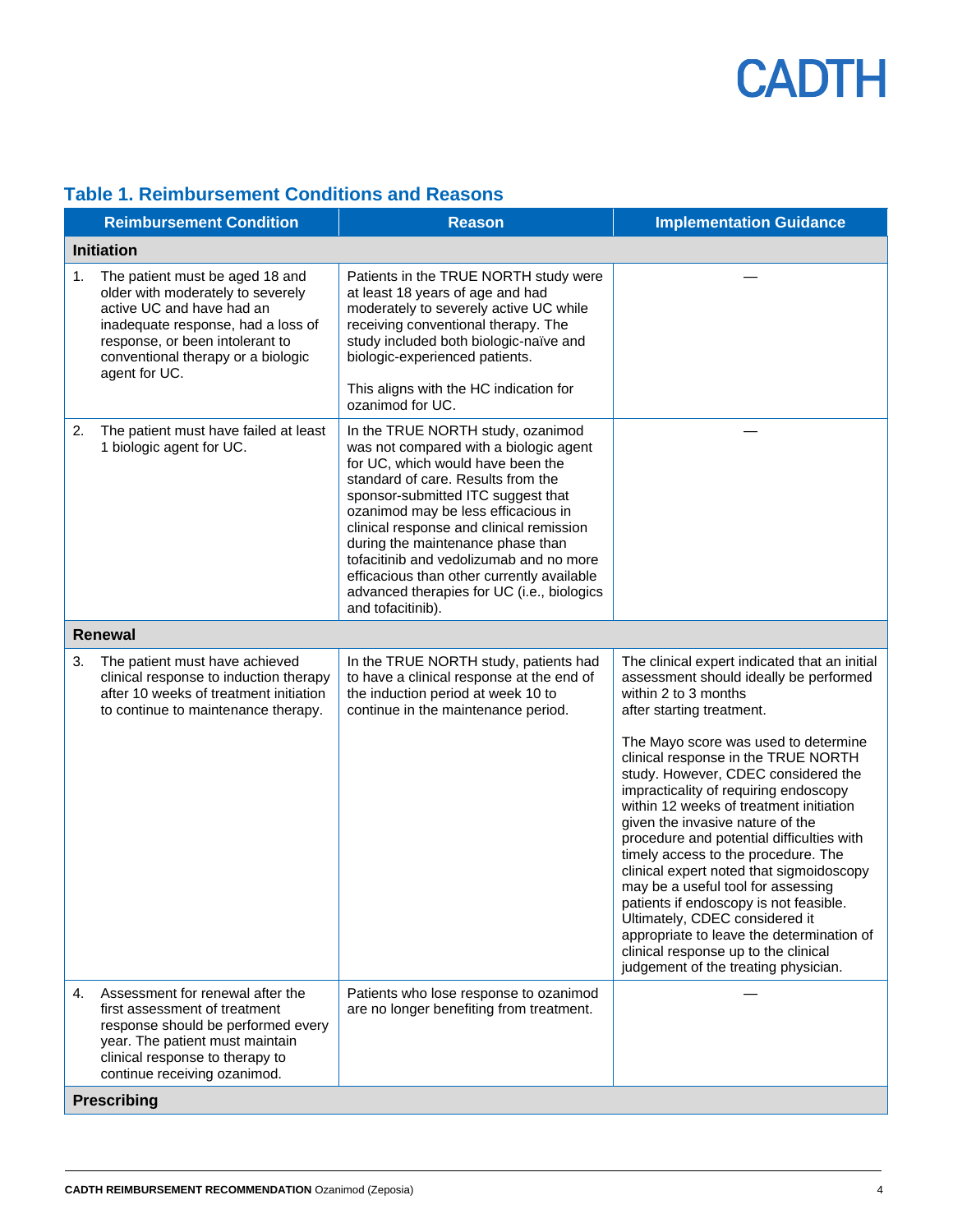|                                | <b>Reimbursement Condition</b>                                                                                                                                                                                      | <b>Reason</b>                                                                                                                                                                                                                                               | <b>Implementation Guidance</b> |  |
|--------------------------------|---------------------------------------------------------------------------------------------------------------------------------------------------------------------------------------------------------------------|-------------------------------------------------------------------------------------------------------------------------------------------------------------------------------------------------------------------------------------------------------------|--------------------------------|--|
| 5.                             | Ozanimod should only be prescribed<br>by a physician experienced in the<br>diagnosis and management of UC.                                                                                                          | It is important to ensure that ozanimod is<br>only prescribed for appropriate patients.                                                                                                                                                                     |                                |  |
| 6.                             | Ozanimod should not be used in<br>combination with other advanced<br>therapies (biologics or Janus kinase<br>inhibitors) for UC.                                                                                    | There is no evidence to support the use<br>of ozanimod in combination with a<br>biologic therapy or Janus kinase inhibitor<br>for UC.                                                                                                                       |                                |  |
| 7.                             | The dosage of ozanimod should not<br>exceed 0.92 mg daily.                                                                                                                                                          | The clinical expert emphasized that it<br>would not be appropriate to increase the<br>dosage of ozanimod past the HC-<br>recommended dosage due to the higher<br>potential for off-target adverse effects<br>with small molecule drugs such as<br>ozanimod. |                                |  |
| <b>Pricing</b>                 |                                                                                                                                                                                                                     |                                                                                                                                                                                                                                                             |                                |  |
| 8.                             | Ozanimod should be negotiated so<br>that it does not exceed the drug<br>program cost of treatment with the<br>least costly advanced therapy<br>reimbursed for the treatment of<br>moderately to severely active UC. | There is insufficient evidence to justify a<br>cost premium for ozanimod over the least<br>expensive advanced therapy reimbursed<br>for moderately to severely active UC.                                                                                   |                                |  |
| <b>Feasibility of Adoption</b> |                                                                                                                                                                                                                     |                                                                                                                                                                                                                                                             |                                |  |
| 9.                             | The feasibility of adoption of<br>ozanimod must be addressed                                                                                                                                                        | At the submitted price, the magnitude of<br>uncertainty in the budget impact must be<br>addressed to ensure the feasibility of<br>adoption, given the difference between<br>the sponsor's estimate and CADTH's<br>estimate(s).                              |                                |  |

QALY = quality-adjusted life year; HC = Health Canada; ICER = incremental cost-effectiveness ratio; UC = ulcerative colitis.

## **Discussion Points**

- Ozanimod provides another treatment option with a different mechanism of action from other currently available therapies for UC.
- Although subgroup efficacy analyses in the TRUE NORTH study were not controlled for multiplicity and were not part of the sample size considerations, the results were in favour of ozanimod versus placebo for inducing and maintaining clinical remission and response in patients with prior use of anti–tumour necrosis factor (anti-TNF) therapy.
- Patients described numerous and substantial negative impacts of UC on quality of life as well as schooling and career. However, CDEC noted that no conclusions could be drawn on health-related quality of life (HRQoL) and productivity outcomes in the TRUE NORTH study due to lack of control for multiplicity and potential bias from missing data at later time points.
- The oral route of administration of ozanimod may be more convenient for patients than other advanced therapies for UC, which are predominantly administered through intravenous infusion or subcutaneous injection.

### **Background**

Inflammatory bowel disease (IBD) is a term used to describe disorders that involve chronic inflammation of the digestive tract. There are two main types of IBD: Crohn's disease and UC. Crohn's disease is characterized by inflammation of the lining of the digestive tract, often involving the deep layers of the digestive tract. UC causes inflammation and ulcers in the digestive tract, affecting the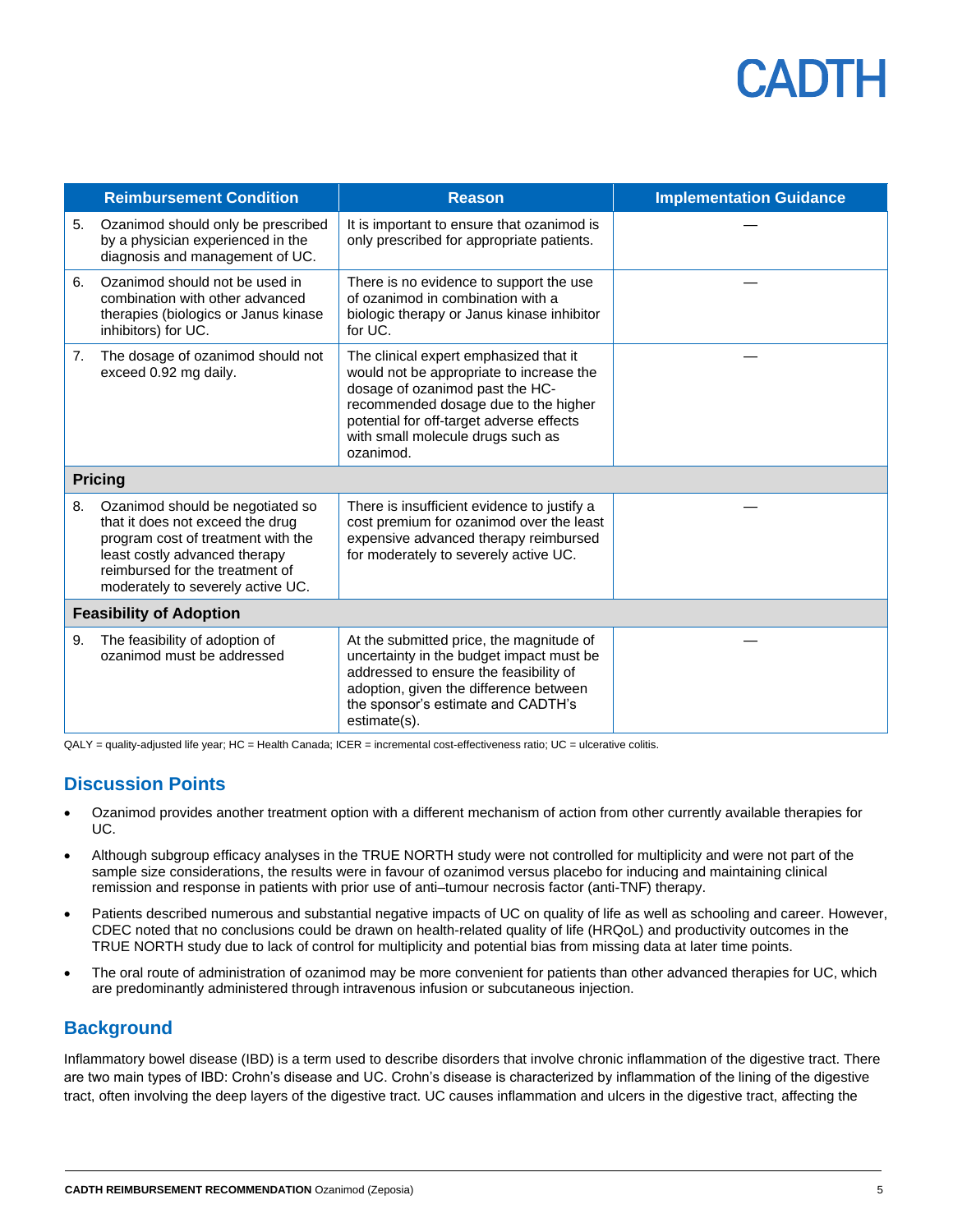innermost lining of the large intestine (colon) and rectum. While both diseases are characterized by diarrhea, abdominal pain, rectal bleeding, and weight loss, UC is characterized by blood in the stool with mucus, frequent diarrhea, loss of appetite, and tenesmus (strong urge to use the bathroom without necessarily having a bowel movement). The estimated incidence rate for UC in Canada ranges from a low of 8.4 per 100,000 people in Alberta to a high of 21.4 per 100,000 people in Nova Scotia. There are an additional 15,000 individuals living with IBD in Canada that are not clearly classified as having Crohn's disease or UC.

Anti-inflammatory drugs are typically used as first-line therapy for mild to moderate UC and include 5-aminosalicylates (mesalamine, balsalazide, and olsalazine), sulfasalazine, and corticosteroids. For patients who do not have an adequate response on a 5 aminosalicylate or corticosteroid, conventional immunosuppressants such as azathioprine, mercaptopurine, and methotrexate are treatment options. However, conventional immunosuppressants are generally ineffective as induction therapy and have considerable toxicities. Biologic therapies are the mainstay treatment for patients with moderate to severe UC and are used for induction and maintenance when other treatments have been unsuccessful, or in those who cannot tolerate other treatments. There are 3 main classes of biologics used to treat UC: anti–tumour necrosis factor (anti-TNF) drugs (infliximab, adalimumab and golimumab), antiintegrin drugs (vedolizumab), and anti–interleukin 12/23 drugs (ustekinumab). Tofacitinib, a Janus kinase inhibitor, is a small molecule drug that is also considered an advanced therapy along with the biologics. According to the clinical expert, all of these drugs are effective and each has its own advantages and disadvantages with respect to safety, convenience, and efficacy. Patients who do not have a response to, lose response to, or are intolerant to 1 advanced therapy can move to a different advanced therapy, with consideration for the reason for treatment failure as an important determinant of the second-line agent.

Ozanimod has been approved by Health Canada for the treatment in adult patients with moderately to severely active UC who have had an inadequate response, loss of response, or were intolerant to either conventional therapy or a biologic agent. Ozanimod is a sphingosine 1-phosphate receptor modulator. It is available as 0.23 mg, 0.46 mg, and 0.92 mg oral capsules and the dosage recommended in the product monograph is 0.92 mg once daily.

## **Sources of Information Used by the Committee**

To make their recommendation, the Committee considered the following information:

- a review of 1 clinical trial in adult patients with moderate to severe UC
- a review of 2 indirect treatment comparisons
- a review of 1 extension study
- patient perspectives gathered by 2 patient groups: The Gastroenterological (GI) Society and Crohn's and Colitis Canada (CCC)
- input from public drug plans that participate in the CADTH review process
- input from 1 clinical specialist with expertise diagnosing and treating patients with UC
- a review of the pharmacoeconomic model and report submitted by the sponsor.

### **Stakeholder Perspectives**

The information in this section is a summary of input provided by the patient groups who responded to CADTH's call for patient input and from the clinical expert consulted by CADTH for the purpose of this review.

### Patient Input

The patient input received for this review was provided by the GI Society and CCC. The input provided by the GI Society included over 1,500 respondents and was sourced from 4 online surveys (2015, 2018, and 2020) of respondents with IBD, including UC; and one-to-one conversations and phone/email/social media interactions. The input provided from the CCC consisted of over 3,900 respondents with IBD and was sourced from multiple sources, including multiple surveys (2017 to 2018 and 2021) and a phone interview. The CCC input included 8 respondents with experience with using ozanimod for UC; all accessed ozanimod via a clinical trial.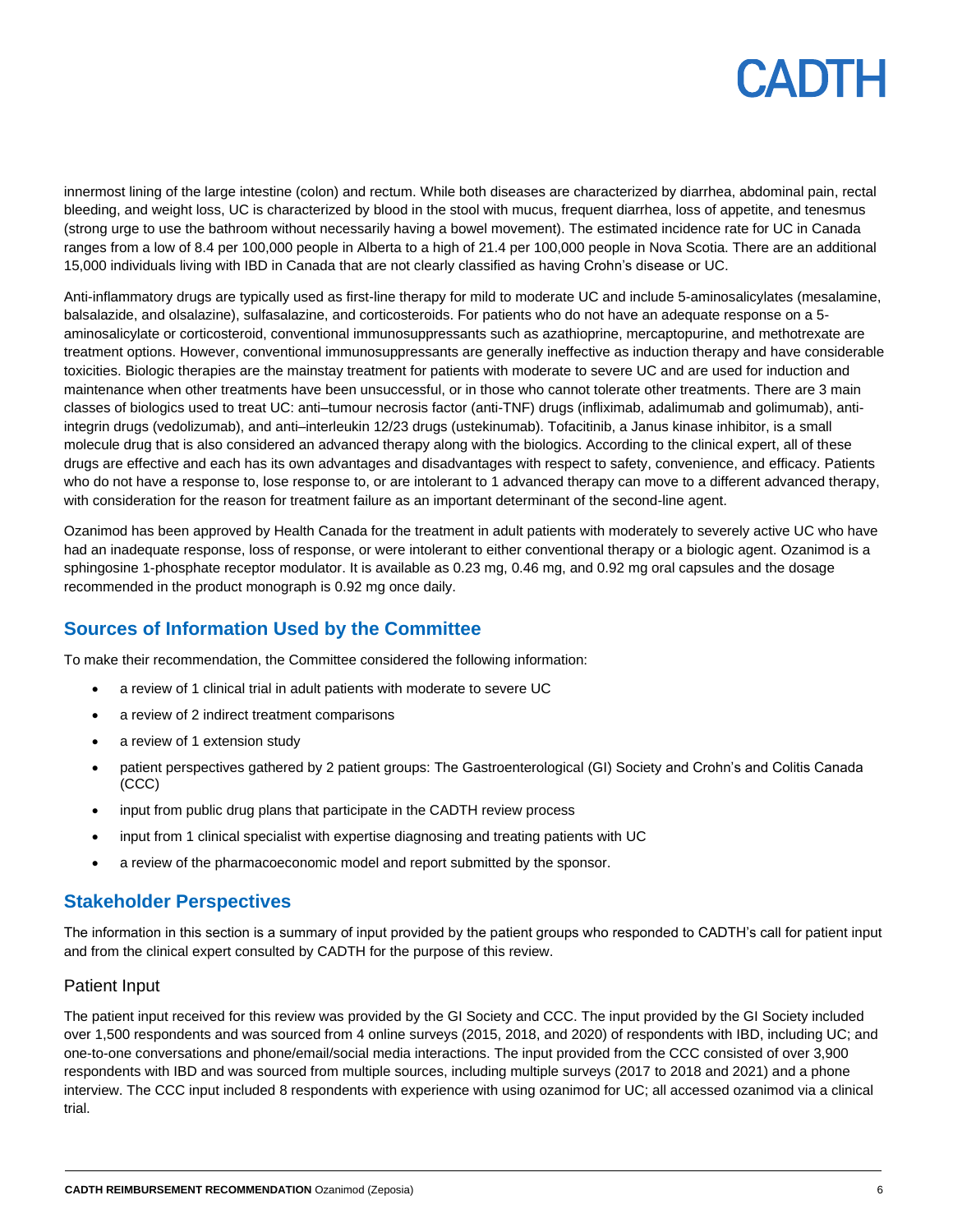Respondents from both groups reported that UC has had a profound effect on all aspects of life - physically, emotionally, and socially – regardless of if they are at home, school or in the workplace. Symptoms associated with UC such as diarrhea, rectal bleeding, abdominal pain, bloating, cramping, anemia due to blood loss, frequent and urgent bowel movements, and fatigue not only affect day-to-day living, but also cause anxiety, stress. Respondents from both groups experienced constant concerns about future flareups, which can be disrupting. Respondents reported decreased quality of life during periods of active disease, with patients having a significant experience of symptoms and very frequent need for the bathroom. Even during periods of remission, respondents reported the need to stay close to a bathroom, which was stressful and limited their activities. Moreover, due to the perceived stigma of UC, many report hiding their disease from work colleagues, friends, and family. In extreme cases, based on patient input received from the CCC, thoughts of suicide were reported due to the inability to control and cope with the impacts of UC on personal and social lives, as well as consequences in their career or school. Based the patient input received from the GI Society, only 24% of respondents with IBD reported that the currently available medications are adequate to control their disease. Patient groups indicated that available treatments initially may have helped relieve some of the symptoms, but the treatments were unsuccessful in controlling their symptoms. Respondents reported that the need for new and effective treatment options to achieve disease remission, and reduce or eliminate the debilitating symptoms of UC. Moreover, respondents stressed that sustained remission and/or treatment response is more important than relieving any 1 symptom.

### Clinician input

#### *Input from clinical experts consulted by CADTH*

The clinical expert consulted by CADTH detailed 4 unmet needs related to therapies for treatment of UC. First, while currently available therapies are effective, most patients with UC are unable to achieve complete endoscopic remission. As such, better UC therapies are needed to break through the "therapeutic ceiling" of current treatments. Second, it is unknown what the best treatment strategies are for patients with moderate to severe UC. Currently, there are no predictive tools of which patients will respond to which therapy. Third, there is still uncertainty about the ideal long-term therapeutic target and the overall benefits of targeting clinical, endoscopic, and/or histologic remission. Finally, access to coverage for UC treatments presents a major burden to both patients and provider. Many jurisdictions require patients with UC to fail conventional immunosuppressant before biologics are approved.

The clinical expert consulted by CADTH indicated that the novel mechanism of ozanimod would be a valuable addition to the treatment paradigm since the current therapies for moderate to severe UC are limited. According to the clinical expert, ozanimod may become a first-line advanced therapy among patients who have failed 5-aminosalicylate given its oral route of administration and efficacy in treating moderate UC. The clinical expert indicated that ozanimod may be considered among patients who have failed other biologic therapies, although the data for its effectiveness after anti–tumour necrosis factor (anti-TNF) failure is less promising.

#### *Clinician group input*

No clinician group input was received for this review.

### Drug Program Input

## **Table 2: Responses to Questions from the Drug Programs**

| <b>Implementation Issues</b>                                                        | <b>Advice from CADTH</b>                                                                                                                                                                                                                                                                                                                                                                                    |  |
|-------------------------------------------------------------------------------------|-------------------------------------------------------------------------------------------------------------------------------------------------------------------------------------------------------------------------------------------------------------------------------------------------------------------------------------------------------------------------------------------------------------|--|
| <b>Considerations for initiation of therapy</b>                                     |                                                                                                                                                                                                                                                                                                                                                                                                             |  |
| Consider alignment with criteria for tofacitinib (oral, small<br>molecule therapy). | CDEC considered this request in their deliberations.                                                                                                                                                                                                                                                                                                                                                        |  |
| Consideration for continuation or renewal of therapy                                |                                                                                                                                                                                                                                                                                                                                                                                                             |  |
| Consider alignment with criteria for tofacitinib.                                   | The CADTH reimbursement recommendation for tofacitinib for UC<br>specifies that patients be assessed after 8 weeks of therapy and<br>discontinued if clinical response has not been achieved. The clinical<br>expert highlighted that some patients may not have a clinical<br>response until after the first 8 weeks of treatment and noted the<br>constraints on how frequently patients can be assessed. |  |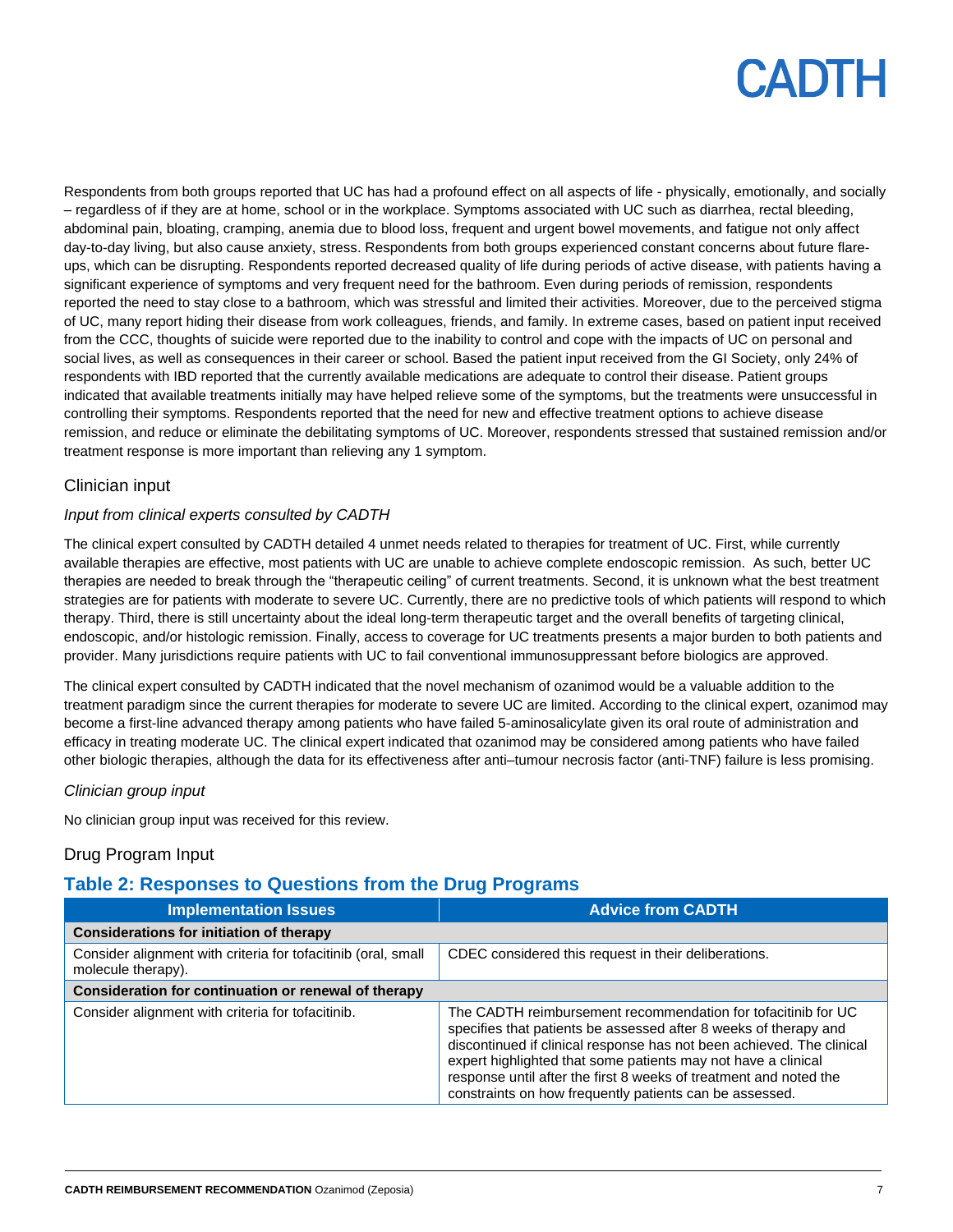| <b>Implementation Issues</b>                                                                                                                                                                                        | <b>Advice from CADTH</b>                                                                                                                                                                                                                                                                                                                                                                                                                                                                                                                                                                                                                                                                                                                                                                   |
|---------------------------------------------------------------------------------------------------------------------------------------------------------------------------------------------------------------------|--------------------------------------------------------------------------------------------------------------------------------------------------------------------------------------------------------------------------------------------------------------------------------------------------------------------------------------------------------------------------------------------------------------------------------------------------------------------------------------------------------------------------------------------------------------------------------------------------------------------------------------------------------------------------------------------------------------------------------------------------------------------------------------------|
|                                                                                                                                                                                                                     | CDEC considered this request in their deliberations and noted that                                                                                                                                                                                                                                                                                                                                                                                                                                                                                                                                                                                                                                                                                                                         |
|                                                                                                                                                                                                                     | assessment of clinical response during induction in the TRUE<br>NORTH study occurred 10 weeks after treatment initiation as<br>opposed to 8 weeks.                                                                                                                                                                                                                                                                                                                                                                                                                                                                                                                                                                                                                                         |
| <b>Consideration for discontinuation of therapy</b>                                                                                                                                                                 |                                                                                                                                                                                                                                                                                                                                                                                                                                                                                                                                                                                                                                                                                                                                                                                            |
| Consider alignment with criteria for tofacitinib                                                                                                                                                                    | CDEC considered this request in their deliberations.                                                                                                                                                                                                                                                                                                                                                                                                                                                                                                                                                                                                                                                                                                                                       |
| <b>Consideration for prescribing of therapy</b>                                                                                                                                                                     |                                                                                                                                                                                                                                                                                                                                                                                                                                                                                                                                                                                                                                                                                                                                                                                            |
| The requested reimbursement criteria include use in<br>patients who were intolerant to either conventional<br>therapy or a biologic agent. Would clinicians prescribe<br>ozanimod along with a TNF-alpha inhibitor? | According to the clinical expert, advanced therapies are typically<br>prescribed as monotherapy and are prescribed sequentially.<br>Combination therapy with another advanced UC treatment (i.e.,<br>biologic or JAK inhibitor) is the exception, and only occurs in very<br>rare cases where patients fail all available treatments and require an<br>off-label option.                                                                                                                                                                                                                                                                                                                                                                                                                   |
|                                                                                                                                                                                                                     | CDEC agreed with the clinical expert and considered it reasonable to<br>restrict reimbursement such that ozanimod cannot be combined with<br>another advanced therapy for UC (including biologics and JAK<br>inhibitors).                                                                                                                                                                                                                                                                                                                                                                                                                                                                                                                                                                  |
| Generalizability                                                                                                                                                                                                    |                                                                                                                                                                                                                                                                                                                                                                                                                                                                                                                                                                                                                                                                                                                                                                                            |
| Generalizability of results is limited for a subset of<br>patients as patients younger than 18 years and older<br>than 75 years of age were not studied.                                                            | The clinical expert noted that there are other options that would be<br>potentially better suited for patients over 75 years of age. There are<br>several reasons why it would be rarer to use ozanimod in older<br>patients. First, UC is less common in older patients. Second,<br>vedolizumab or ustekinumab is typically used in this population given<br>the favourable side effect profiles of these drugs. Finally, this<br>population is much more likely to be on other drugs or have cardiac<br>or ocular comorbidities that would potentially be considered as<br>relative contraindications to ozanimod.<br>CDEC agreed with the clinical expert and noted that Health Canada<br>has not authorized ozanimod for maintenance treatment of UC in<br>patients 65 years or older. |
| <b>Care provision issues</b>                                                                                                                                                                                        |                                                                                                                                                                                                                                                                                                                                                                                                                                                                                                                                                                                                                                                                                                                                                                                            |
| Bradycardia can occur after first dose; the product<br>monograph does not suggest starting in hospital to<br>monitor. This may present as a potential issue in care<br>provision.                                   | According to the clinical expert, bradycardia is a result of a dosing<br>effect, and it is not necessary to initiate ozanimod in hospital. In<br>prescribing the medication, the first week of dosing is escalating and<br>addresses the bradycardia. In the trials, this first dose effect is<br>generally very mild, and a baseline ECG to rule out significant<br>cardiac conduction abnormalities would occur (for which ozanimod<br>would be contraindicated). When used for the multiple sclerosis<br>indication, hospitalization for the first dose is unnecessary. Also, a<br>recent integrated safety analysis demonstrated that the risk of<br>clinically significant cardiac adverse events from ozanimod is very<br>low.                                                       |
|                                                                                                                                                                                                                     | CDEC agreed with the clinical expert that it would not be necessary<br>to initiate ozanimod in hospital. CDEC also noted that it is important<br>for providers to be aware of the contraindication and warnings<br>concerning the use of ozanimod in patients with cardiac conduction<br>abnormalities.                                                                                                                                                                                                                                                                                                                                                                                                                                                                                    |

CDEC = Canadian Drug Expert Committee; ECG = electrocardiogram; JAK = Janus kinase; TNF = tumour necrosis factor; UC = ulcerative colitis.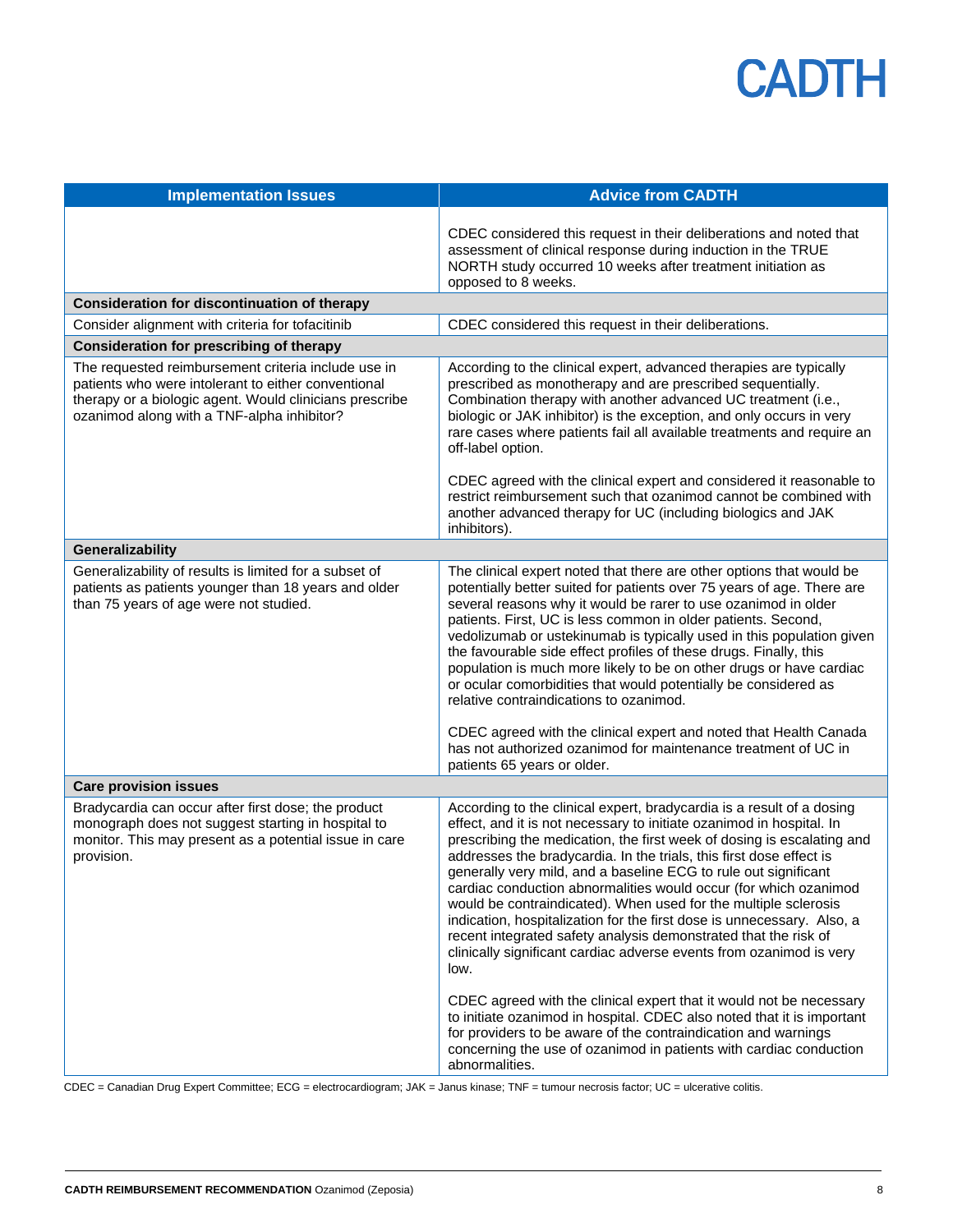## **Clinical Evidence**

### Pivotal Studies and Protocol Selected Studies

#### *Description of Study*

One sponsor-conducted study which met the CADTH review protocol criteria was included in this systematic review. The TRUE NORTH study was a phase III, multicenter, randomized, double-blind, placebo-controlled trial of oral ozanimod as induction and maintenance therapy for adult patients with moderate to severe UC. A total of 1012 patients were enrolled across 250 sites from 29 countries in North America (including 8 sites in Canada), Europe, Asia Pacific, South America and South Africa. The trial consisted of a 10-week induction period followed by a 42-week maintenance period. The induction period was composed of 2 cohorts: cohort 1, in which patients were randomized in a 2:1 ratio to receive either ozanimod 0.92 mg daily ( $N = 429$ ) or matching placebo ( $N = 216$ ) in a double-blind fashion; and cohort 2 (N = 367), in which patients received open-label ozanimod 0.92 mg once daily. Patients were evaluated for clinical response and remission at Week 10 of the induction period. Patients who had a clinical response to ozanimod at the end of the induction period proceeded to the maintenance period and were rerandomized in a 1:1 ratio to receive either ozanimod 0.92 mg daily (N = 230) or matching placebo (N = 227) in a double-blind fashion. Patients who were randomized to placebo in the induction period and had a clinical response at Week 10 continued to receive placebo in the maintenance period. The results presented here are for cohort 1 of the induction period and the rerandomized patients of the maintenance period.

The primary outcome of the study was clinical remission as measured by the 3-component Mayo score, which includes the following components: rectal bleeding, stool frequency, and endoscopy findings. Each component is rated from 0 to 3, yielding a total score of 0 to 9. The key secondary end points were controlled for multiplicity using a statistical testing hierarchy and each study period was considered an independent study. The primary end point and the following key secondary endpoints were assessed in both the induction and maintenance periods: clinical response, endoscopic improvement, and mucosal healing. Key secondary end points assessed only in the maintenance period were clinical remission in patients who were in remission at week 10, corticosteroid-free remission, and durable clinical remission. Other efficacy outcomes, which were not controlled for multiplicity, included health-related quality of life (HRQoL) outcomes, as assessed by the EQ-5D-5L and the 36-Item Short Form Health Survey (SF-36), and work productivity, as assessed by the work productivity and activity impairment questionnaire in UC (WPAI-UC).

Patients who completed the induction period and did not have a clinical response were invited to participate in an optional open-label extension (OLE) study. Patients who completed the maintenance period or those who experienced disease relapse during the maintenance period were also provided the opportunity to enter the OLE study.

Nearly 90% of the study patients were White, more than half were male, and the mean age was 42 years. The mean 3-component Mayo Score ranged from 6.6 (standard deviation  $[SD] = 1.15$ ) to 6.7 (SD = 1.31) across treatment groups in both study periods. Disease severity as assessed by mucosal appearance at endoscopy was classified as severe in approximately 60% and 50% of patients in the induction period and maintenance period, respectively. All patients were previously treated with other UC medications. Excluding patients who received placebo during the maintenance period, patients in each treatment group at the start of the induction and maintenance period had received the following previous UC medications: corticosteroids (70% to 78%), oral aminosalicyclic acids (97% to 99%), immunomodulators (37% to 46%), azathioprine (30% to 38%), mercaptopurine (less than 10%), methotrexate (less than 6%), anti-TNF biologics (28% to 33%, aside from 44% in the open-label ozanimod group), and non-anti-TNF biologics (14% to 29%).

#### *Efficacy Results*

#### **Clinical remission**

Clinical remission was measured at week 10 and week 52 using a 7-day score algorithm and was defined as: rectal bleeding subscore (RBS) of 0, stool frequency subscore of 0 or 1 (and a decrease of at least 1 point from the baseline), and endoscopy subscore of 0 or 1 point without friability. The proportion of patients in clinical remission was significantly higher among patients in cohort 1 of the induction period who received ozanimod compared to those who received placebo (18.4% versus 6.0%; difference in proportions of 12.4%; 95% CI, 7.5% to 17.2%; P < 0.0001) at week 10 and among patients who continued to receive ozanimod in the maintenance period compared to those who were rerandomized to placebo (37.0% versus 18.5%; difference in proportions of 18.6%;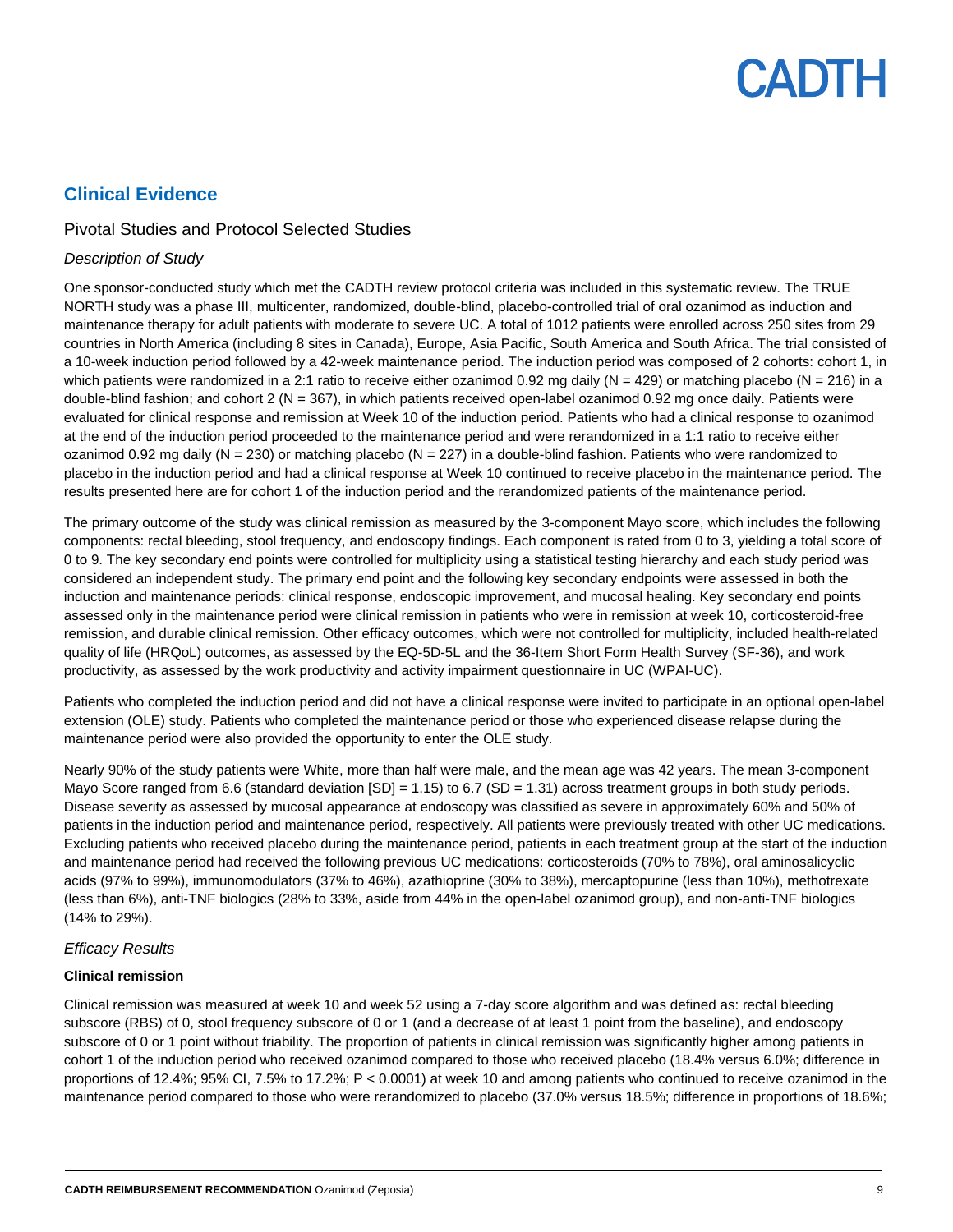95% CI, 10.8% to 26.4%; P < 0.0001). Subgroup analyses according to prior use of anti-TNF therapy (yes versus no), disease severity (moderate versus severe), and disease extent (left-sided versus extensive) also showed favourable results for ozanimod in the induction period with greater treatment effect estimates for patients with no prior use of anti-TNF therapy, moderate UC, and leftsided disease.

#### **Clinical response**

Clinical response was measured using a 7-day score algorithm and was defined as: a reduction from baseline in the 3-component Mayo score of at least 2 points and at least 35%, and a reduction from baseline in the RBS of at least 1 point or an absolute RBS of 0 or 1. The proportion of patients with clinical response was significantly higher with ozanimod compared to placebo during both the induction period (47.8% versus 25.9%; difference in proportions of 21.9%; 95% CI, 14.4% to 29.3%; P < 0.0001) and the maintenance period (60.0% versus 41.0%; difference in proportions of 19.2%; 95% CI, 10.4% to 28.0%; P < 0.0001).

#### **Durable clinical remission**

The proportion of patients with durable clinical remission, defined as patients in clinical remission at week 10 and at week 52 in all patients who entered the maintenance period, was significantly greater in patients who remained on ozanimod compared to patients rerandomized to placebo (17.8%versus 9.7%; difference in proportions of 8.2%; 95% CI, 2.8% to 13.6%; P = 0.003).

#### **Maintenance of clinical remission**

The proportion of patients who maintained clinical remission at week 52 in a subset of patients who were in clinical remission at week 10 was greater among those remained on ozanimod compared to patients rerandomized to placebo in the maintenance period (51.9% versus 29.3%; difference in proportions of 23.9%; 95% CI, 9.1% to 38.6%; P = 0.0025).

#### **Endoscopic improvement**

Endoscopic improvement was defined as an endoscopy subscore of 0 or 1 without friability. A greater proportion of patients randomized to ozanimod had endoscopic improvement compared to patients randomized to placebo at week 10

(27.3% versus 11.6%; difference in proportions of 15.7%; 95% CI, 9.7% to 21.7%; P < 0.0001). At week 52, the proportion of patients with endoscopic improvement was greater in patients who continued on ozanimod compared to those rerandomized to placebo (45.7% versus 26.4%; difference in proportions of 19.4%; 95% CI, 11.0% to 27.7%, P < 0.001).

#### **Mucosal healing**

Mucosal healing was defined as an endoscopy subscore of 0 or 1 without friability and a Geboes index score of less than 2. A greater proportion of patients randomized to ozanimod had mucosal healing compared to patients randomized to placebo at week 10 of the induction period (12.6% versus 3.7%; difference in proportions of 8.9%; 95% CI, 4.9% to 12.9%; P < 0. 001). At week 52 of the maintenance period, the proportion of patients with mucosal healing was greater in patients who continued on ozanimod compared to those rerandomized to placebo (29.6% versus 14.1%; difference in proportions of 15.6%; 95% CI, 8.2% to 22.9%; P < 0.001).

#### **Corticosteroid-free remission**

The proportion of patients with corticosteroid-free remission at Week 52 (clinical remission while off corticosteroids for at least 12 weeks) was greater among patients who remained on ozanimod compared to those rerandomized to placebo (31.7% versus 16.7%; difference in proportions of 15.2%; 95% CI, 7.8% to 22.6%; P < 0.001).

#### *Harms Results*

#### **Adverse events**

During the induction period, at least 1 treatment emergent adverse event (TEAE) was reported by 40.1% and 38.0% of patients in the cohort 1 ozanimod and cohort 1 placebo group, respectively. Among patients rerandomized to placebo and those who continued on ozanimod during the Maintenance Period, 36.6% and 49.1% of patients reported at least 1 TEAE, respectively.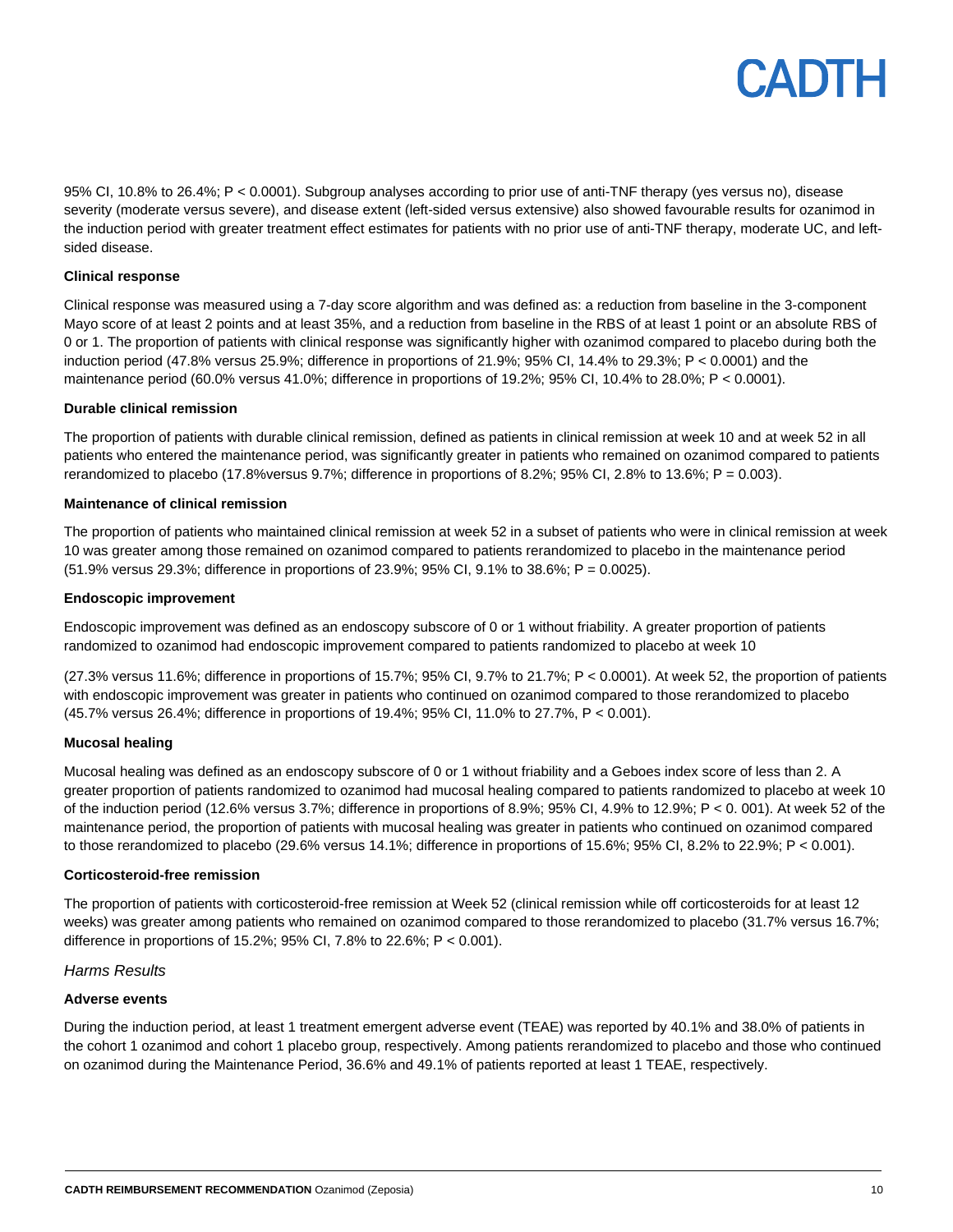

The TEAEs reported by at least 2% of patients in any treatment group during the Induction Period were: anemia, nasopharyngitis, headache, nausea, alanine aminotransferase increase, pyrexia, arthralgia, colitis ulcerative, and upper respiratory tract infection. Of these, anemia, nausea, and pyrexia were not reported by any patients during the maintenance period with the remaining TEAEs reported by similar proportion of patients as in the induction period. Apart from anemia, which was reported in 4.2% to 5.6% of patients, these TEAEs were reported in less than 4% of any treatment group. The following commonly reported TEAEs were exclusive to rerandomized patients in the maintenance period: gamma-glutamyl transferase increased (0.4% to 3.0%), oedema peripheral (2.6%), and herpes zoster (0.4% to 2.2%).

#### **Serious adverse events**

During the induction period, serious TEAEs were reported by 4.0% and 3.2% of patients in the cohort 1 ozanimod group and cohort 1 placebo group, respectively. The most common serious TEAE reported in the induction period was colitis ulcerative in both treatment groups (approximately 1.4%). Additional serious TEAEs reported in the cohort 1 ozanimod group were anemia (0.9%) and appendicitis (0.2%).

During the maintenance period, 7.9% of patients rerandomized to placebo and 5.2% of patients who continued ozanimod reported at least 1 serious TEAEs. Serious TEAEs reported in at least 2 patients in the rerandomized placebo group included colitis ulcerative (4% in the rerandomized placebo group and 0.4% in the ozanimod group) and complicated appendicitis (0.9% in the rerandomized placebo group).

#### **Withdrawals due to adverse events**

Withdrawal from the study due to TEAEs during the induction period was similar across the treatment groups at approximately 3%. The most common reason for withdrawal due to TEAEs was colitis ulcerative (cohort 1 ozanimod: 0.7% and cohort 1 placebo: 1.9%). Two (0.5%) patients in the Cohort 2 ozanimod group discontinued from the study due to bradycardia.

The percentage of patients who withdrew from the study due to TEAEs during the maintenance period was 2.6% among those rerandomized to placebo and 1.3% in patients who remained on ozanimod. Four (1.8%) patients in the group rerandomized to placebo withdrew from the study due to colitis ulcerative.

#### **Mortality**

During the study period, only one death was reported, which was recorded in the induction period cohort 2 ozanimod group.

#### **Notable harms**

Of the serious or opportunistic infections reported as AEs of special interest, the only one reported in at least 2 patients in any treatment group was herpes zoster (induction period cohort 1 ozanimod: 0.5%; induction period cohort 2 ozanimod: 0.3%; maintenance period ozanimod: 1.7%). Each of the following infections was reported in 1 patient over all treatment groups and periods: pyelonephritis, vestibular neuronitis, pneumonia influenza, respiratory syncytial virus test positive, urinary tract infection, clostridium difficile infection, complicated appendicitis, gastroenteritis norovirus, large intestine infection, measles, and yersinia infection.

Macular edema was reported by 1 patient in the induction period cohort 1 ozanimod group and cohort 2 ozanimod group each, and in the maintenance period ozanimod group.

During the induction period, only the cohort 1 and cohort 2 ozanimod groups reported hepatic effects (0.5% or less of the group), including alanine aminotransferase increased, hepatic enzyme increased, aspartate aminotransferase, liver function test increased, and transaminases increased. In the maintenance period, blood bilirubin increase was reported in 1 patient rerandomized to placebo. Among patients who remained on ozanimod, alanine aminotransferase increase and liver function test increase were each reported in 1 patient.

Lymphopenia was reported in 2 (0.9%) patients in the maintenance period ozanimod group.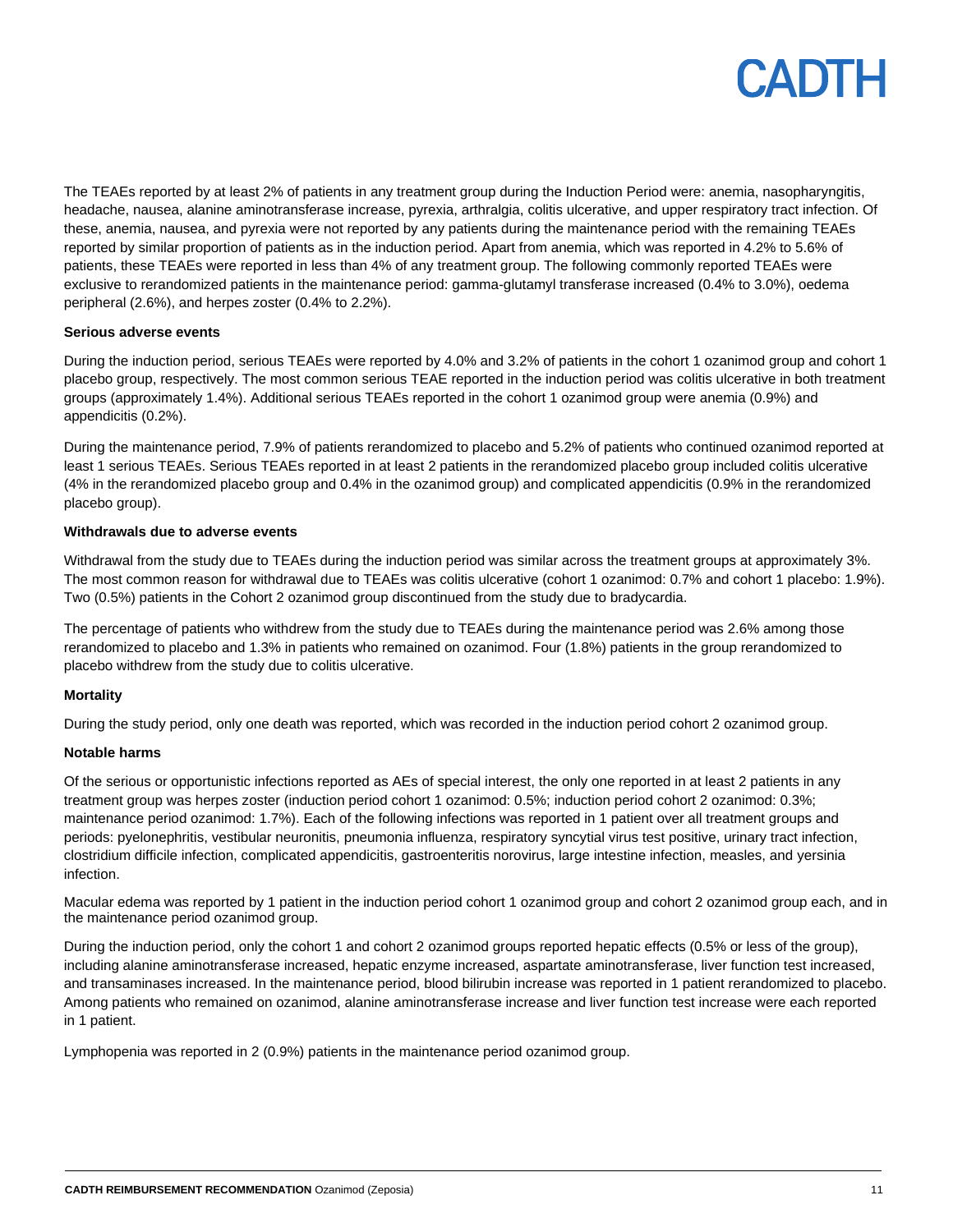### *Critical Appraisal*

The TRUE NORTH trial was limited by differential dropout between treatment groups in the maintenance period, and a study design that resulted in an enriched patient population entering the maintenance period. Although approximately 90% of randomized patients completed the induction period, only approximately 50% had a clinical response and continued into the maintenance period. Selection into the maintenance period based on clinical response likely created an enriched patient population that was more likely to benefit from ozanimod treatment compared with the indicated population as a whole. According to the clinical expert consulted by CADTH, this is a common trial design used in UC programs, as it is challenging to keep non-responders in a long-term study. Furthermore, of those who continued into the maintenance period, the proportion of patients who completed the trial among patients rerandomized to received placebo and those who continued to receive ozanimod was 54.6% and 80%, respectively. A greater proportion of patients in the rerandomized placebo group discontinued the maintenance period following disease relapse to enter the OLE study compared to the ozanimod group (35.7% versus 14.8%). Although the direction of any bias is unclear, it is possible that the differential drop-out rate between the 2 treatment groups may have introduced attrition bias in favour of ozanimod.

Patients had the opportunity to enrol in the OLE study where they would receive open-label ozanimod. There was significant study discontinuation due to disease relapse and entry into the OLE (34% of patients rerandomized from ozanimod to placebo and 14% of patients rerandomized from ozanimod to ozanimod). Additionally, there may be a subset of patients who experience delayed response to induction therapy and they would not have been eligible to continue in the maintenance period. All of these factors contribute to the difficulty in assessing the generalizability of efficacy results.

### Indirect Comparisons

#### *Description of studies*

Two indirect treatment comparison (ITC) studies were reviewed. The sponsor-submitted ITC was a systematic review and NMA comparing ozanimod to currently existing medications for the treatment of moderately to severely active UC. One NMA study including ozanimod, for patients with moderate to severe UC was included from the CADTH literature search.

In the sponsor-submitted ITC, ozanimod was compared to ustekinumab, infliximab, certolizumab, adalimumab, vedolizumab, tofacitinib, golimumab, filgotinib, etrasimod, filgotinib, etrasimod or the biosimilar versions of these therapies, and placebo. Phase II or III RCTs were included. Clinical response, clinical remission, endoscopic improvement and safety were evaluated. In the study be Lasa et al., ozanimod was compared to infliximab, adalimumab, golimumab, vedolizumab, ustekinumab, tofacitinib, etrolizumab, upadacitinib, filgotinib, etrasimod, TD-1473 and placebo. Phase III RCTs were included in this report. In the Lasa report, clinical remission and endoscopic improvement were evaluated. Safety outcomes were examined in the 2 ITCs.

In the sponsor-submitted ITC, 22 RCTs were included in the analyses. Bayesian NMAs were performed using random-effect or fixedeffect models in all analyses. Due to the significant heterogeneity observed across the included trials, especially the study designs which are common in UC, adjustments were made to the data in older treat-through trials to more closely resemble modern rerandomized trials in the maintenance phase. Patients in the induction phase ranged in mean age from 34.1 to 44.8 years, and mean Mayo score of 8.0 to 9.1. The sponsor report noted differences between trials with respect to percent male (ranged from 42% to 100%), mean CRP level at baseline (ranged from 7 mg/L to 35.8 mg/L), years since UC diagnosis (ranged from 3.8 years to 14.6 years), extent of disease (left-sided [15% to 63%] versus extensive [6.6% to 80.8%] versus other [0 to 63.4%]), and use of concomitant steroids (ranged from 25% to 100%). In the maintenance phase, baseline characteristics were only reported for the rerandomized arms of rerandomized trials. Patients in maintenance phase trials were mostly similar in terms of age and sex. Mean Mayo score was similar for most trials. In the Lasa report, NMAs were conducted using the multivariate frequentist approach on 23 RCTs. The mean age of patients in the induction phase ranged from 34.4 to 43 years, and females comprised 33.7% to 45.5% of the study populations. Eleven trials required patients to be naïve to anti-TNF biologics at study entry. Among studies that allowed but did not require prior therapy with anti-TNF biologics, there was variation in the percent of patients who did have prior therapy with these agents (15% to 58%). Reporting of disease duration varied across studies but appear comparable among studies (mean 3.8 to 14.6 years). Of the 22 studies evaluating maintenance therapy, 10 were done using a treat-straight-through strategy and 12 followed a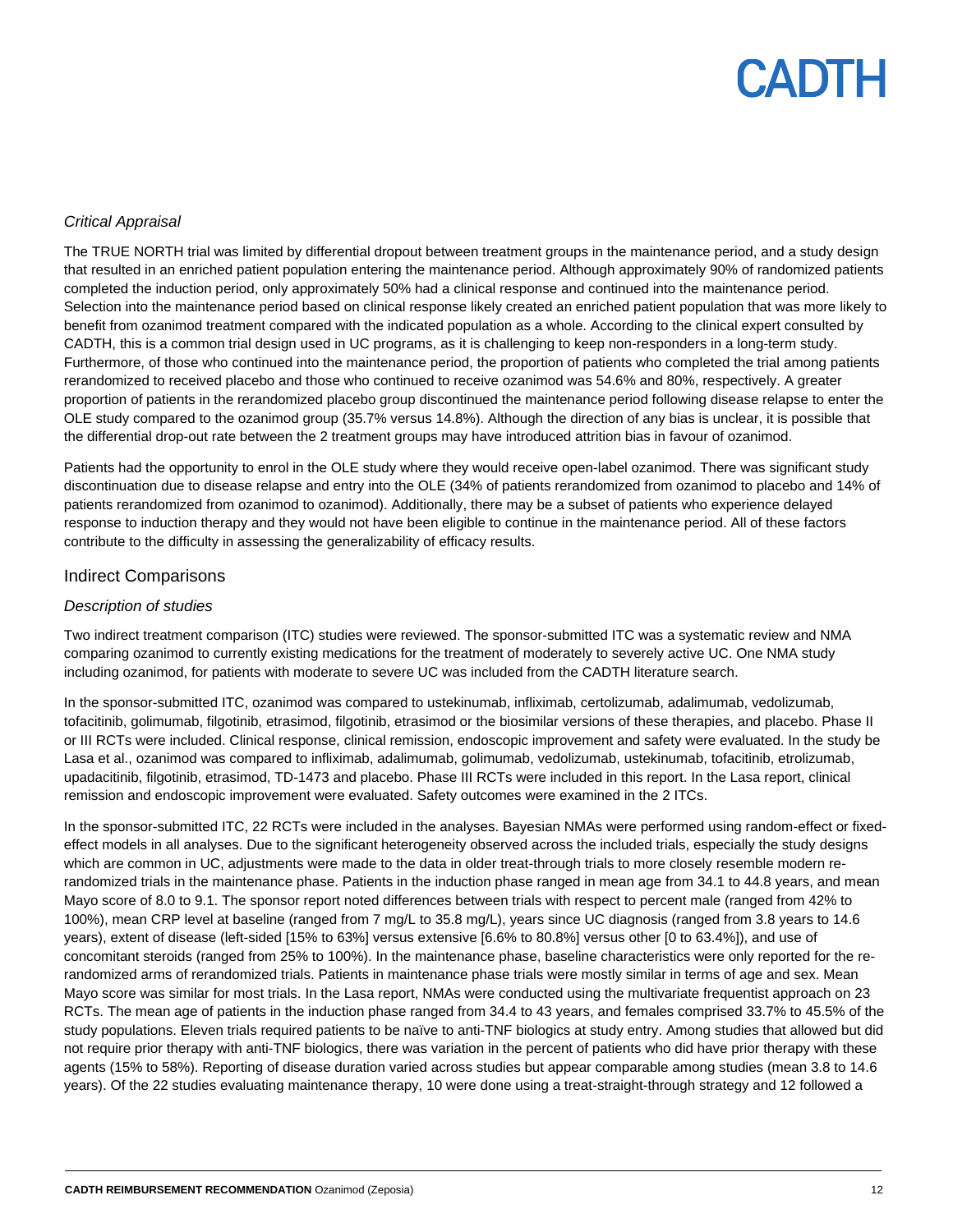randomized responders design. Patients in the maintenance phase ranged in mean age from 34.4 to 43 years, and females comprised 33.7% to 47.7% of the study populations.

#### *Efficacy Results*

#### **Clinical response**

In the sponsor's report, results from the NMA suggested that for the induction phase, in the overall population, no treatment was favoured when ozanimod was compared with other active treatments for clinical response. Similar results were found for the biologicnaïve patients. Among biologic-exposed patients, there was no evidence for a difference between ozanimod and other relevant active treatments, except that ozanimod was favored over adalimumab (odds ratio [OR] = 3.13, 95% credible interval [CrI], 1.42 to 7.31). For the maintenance phase, in the overall population, results of the NMA showed no evidence for a difference between ozanimod and other active treatments, except that ozanimod had less favourable clinical response compared with vedolizumab 300 mg every 8 weeks (OR = 0.55, 95% Crl, 0.34 to 0.92), tofacitinib 5 mg (OR = 0.57, 95% Crl, 0.33 to 0.97), and tofacitinib 10 mg (OR = 0.40, 95% Crl, 0.23 to 0.69). Similar results were found for the biologic-naïve population. For biologic-exposed patients, there was no evidence for a difference between ozanimod and any of the active comparators.

#### **Clinical remission**

In the sponsor's report, for the outcome of clinical remission, for the induction phase, no treatment was favored when ozanimod was compared with other active treatments in the overall population. Similar results were found for the biologic-naïve patients. Among biologic-exposed patients, there was no evidence for a difference between ozanimod and other active treatments, except that ozanimod was favored over adalimumab (OR = 4.19, 95% Crl, 1.56 to 11.49). For the maintenance phase, there was no evidence for a difference between ozanimod and other active treatments, except that ozanimod had less favourable clinical remission compared to vedolizumab 300 mg every 8 weeks (OR = 0.56, 95% Crl, 0.34 to 0.92), tofacitinib 5 mg (OR = 0.57, 95% Crl, 0.34 to 0.97), and tofacitinib 10 mg (OR = 0.40, 95% Crl, 0.24 to 0.69). Similar results were found for the biologic-naïve population. For biologicexposed patients, there was no evidence for a difference between ozanimod and any of the active comparators. In the Lasa report, no treatment was favored when ozanimod was compared with other active treatments for induction of clinical remission in the overall population, biologic-naïve patients, and biologic-exposed patients for induction of clinical remission.

#### **Endoscopic improvement**

In the sponsor's report, for the outcome of endoscopic improvement, for the induction phase, the NMA results found that there was no evidence for a difference between ozanimod and other active comparators, except that ozanimod was favored over adalimumab  $(OR = 2.04, 95\% \text{ Crl}, 1.16 \text{ to } 3.76)$  in the overall population and in biologic-naïve patients  $(OR = 2.04, 95\% \text{ Crl}, 1.16 \text{ to } 3.76)$ . Among biologic-exposed patients, no active treatments were favored over others for endoscopic improvement. For the maintenance phase, there was no evidence for a difference between ozanimod and other active comparators, except that ozanimod had less favourable endoscopic improvement compared to vedolizumab 300 mg every 4 weeks (OR = 0.46, 95% Crl, 0.24 to 0.88) and tofacitinib 10 mg (OR = 0.42, 95% Crl, 0.22 to 0.79). For the biologic-naïve population, ozanimod had less favourable endoscopic improvement compared to tofacitinib 10 mg (OR = 0.34, 95% Crl, 0.15 to 0.77). For biologic-exposed patients, there was no evidence for a difference between ozanimod and any of the active comparators. In the Lasa report, endoscopic improvement results of the ITC suggested that ozanimod was favored over adalimumab ( $OR = 1.79$ ,  $95\%$  CI, 1.07 to 3.01) for the overall population and in biologicnaïve patients (OR = 2.07, 95% CI, 1.14 to 3.74). In biologic-exposed patients, no treatment was favored over another for induction of endoscopic improvement.

#### *Harms Results*

NMA results showed that there was no evidence for a difference between ozanimod and other relevant active treatments for the incidence of any AEs, SAEs and AEs leading to discontinuation, for both induction and maintenance phase. For incidence of serious infections at induction, there was no evidence for a difference between ozanimod and any of the active comparators, except that golimumab was favored over ozanimod (OR = 0.04, 95% Crl, 0 to 0.79). At maintenance, there was no evidence for a difference between ozanimod and other active treatments in the incidence of serious infections.

#### *Critical Appraisal*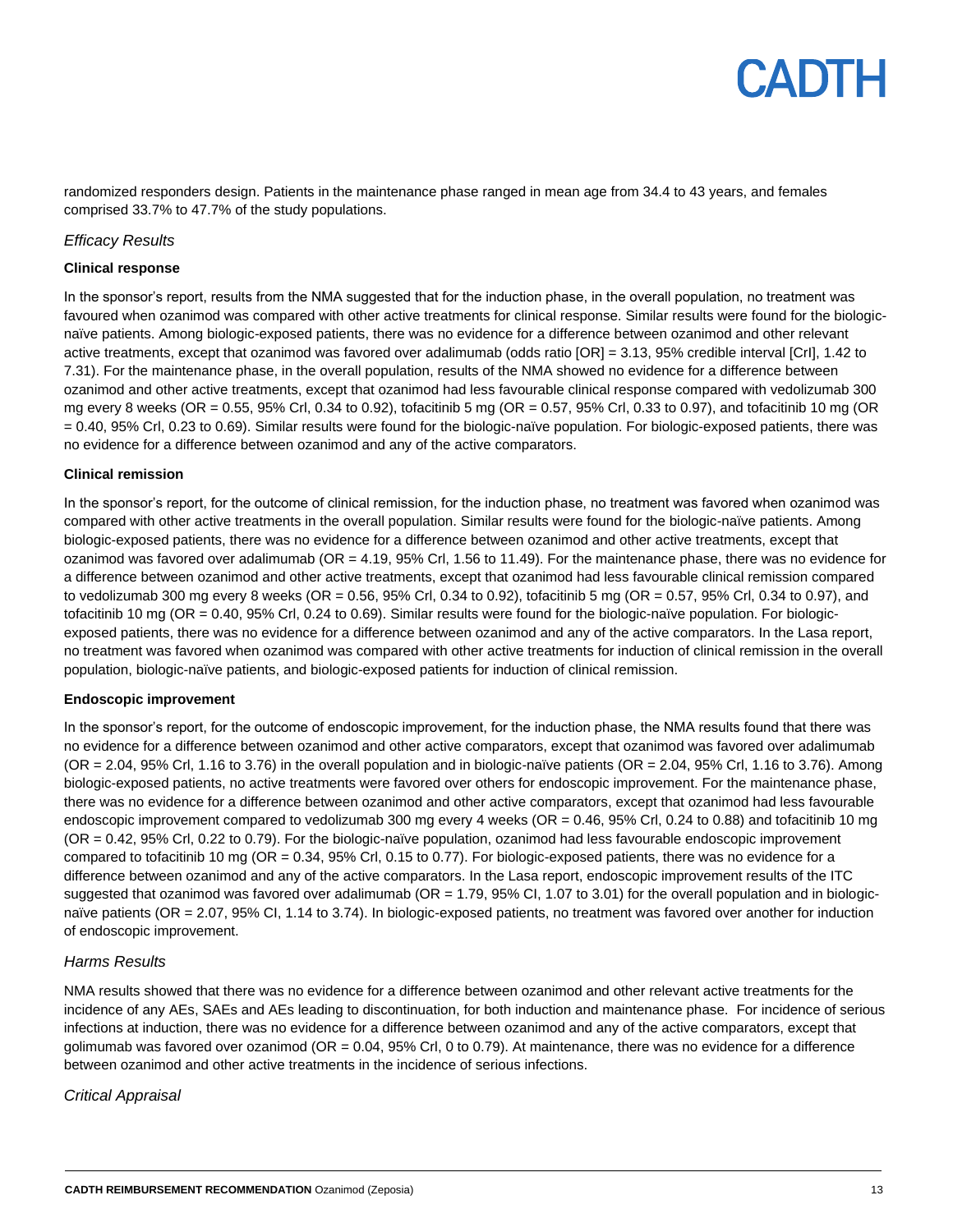A significant concern with the ITCs presented is that the studies included in the analyses were highly heterogeneous in terms of both study design and patient characteristics. One of the major concerns with design heterogeneity in UC trials is how trials transition from the induction to the maintenance phase. In the sponsor-submitted ITC, adjustments were made to the data in older threat-through trials to more closely resemble modern re-randomized trials in the maintenance phase, in order to alleviate the impact of heterogeneity in study design on result interpretation. Different approaches have been adopted to address this heterogeneity, for example, re-calculated data from treat-through studies to mimic a re-randomized trial or inclusion of re-randomized trials only. Results of this sensitivity analysis suggested that exclusion of the re-calculated treat-through data did not alter the results from the base case analyses.

Other significant heterogeneities can be found in definition of clinical outcomes, timing of study endpoint evaluation, subgroup definitions, and patients' baseline characteristics. In the sponsor's ITC, a number of trial and patient characteristics were considered as treatment effect modifiers. Despite various statistical techniques being employed to lessen the impact of potential clinical heterogeneity on the estimated treatment effect of ozanimod, there is still significant uncertainty in the ITC results. In the Lasa report, patients' baseline characteristics were not reported in detail; therefore, limited data are available to examine the treatment effect and safety of ozanimod in the study population, in particular in the subgroups of patients who were biologic-naïve and biologic-exposed. In addition, there was insufficient analysis conducted to account for trial and clinical heterogeneity, thus limiting the utility and the robustness of the results.

In both ITCs, safety data were sparse and only available for the overall population. In addition, due to the low event rate for some of the safety outcomes, such as AEs leading to discontinuation and serious infections, wider credible intervals are observed, and the results interpretation is challenging.

#### Other Relevant Evidence

#### *Description of studies*

The phase III OLE study was summarized to provide additional evidence regarding the long-term safety and efficacy of ozanimod for the treatment of patients with moderately or severely active UC at the time points beyond the TRUE NORTH parent study. The OLE study included patients who completed at least 10 weeks of the induction period without experiencing a clinical response or completed the maintenance period to week 52 or those who experienced disease relapse during the maintenance period of the TRUE NORTH trial. Of the patients entering the OLE study from the TRUE NORTH trial, were enrolled after completing the induction period, entered after completing the maintenance period and entered after discontinuing from the maintenance period.

#### *Efficacy Results*

The long-term efficacy of ozanimod as measured in the OLE study found that at Week 46, patients in the total group were in clinical remission, had a clinical response, met criteria for endoscopic improvement, and patients were in corticosteroidfree remission. However, by week 142, the treatment response rates decreased markedly. The results from the OLE study; however, were limited by the relatively small number of patients evaluated at each assessment point. Additionally, there was a high rate of treatment discontinuations (|a) during the OLE study mostly due to lack of response,

#### *Harms Results*



### *Critical Appraisal*

The OLE was a single group study which did not include an active or placebo comparison group; without a comparison group it is not possible to know the true benefit of treatment and it is difficult to interpret results.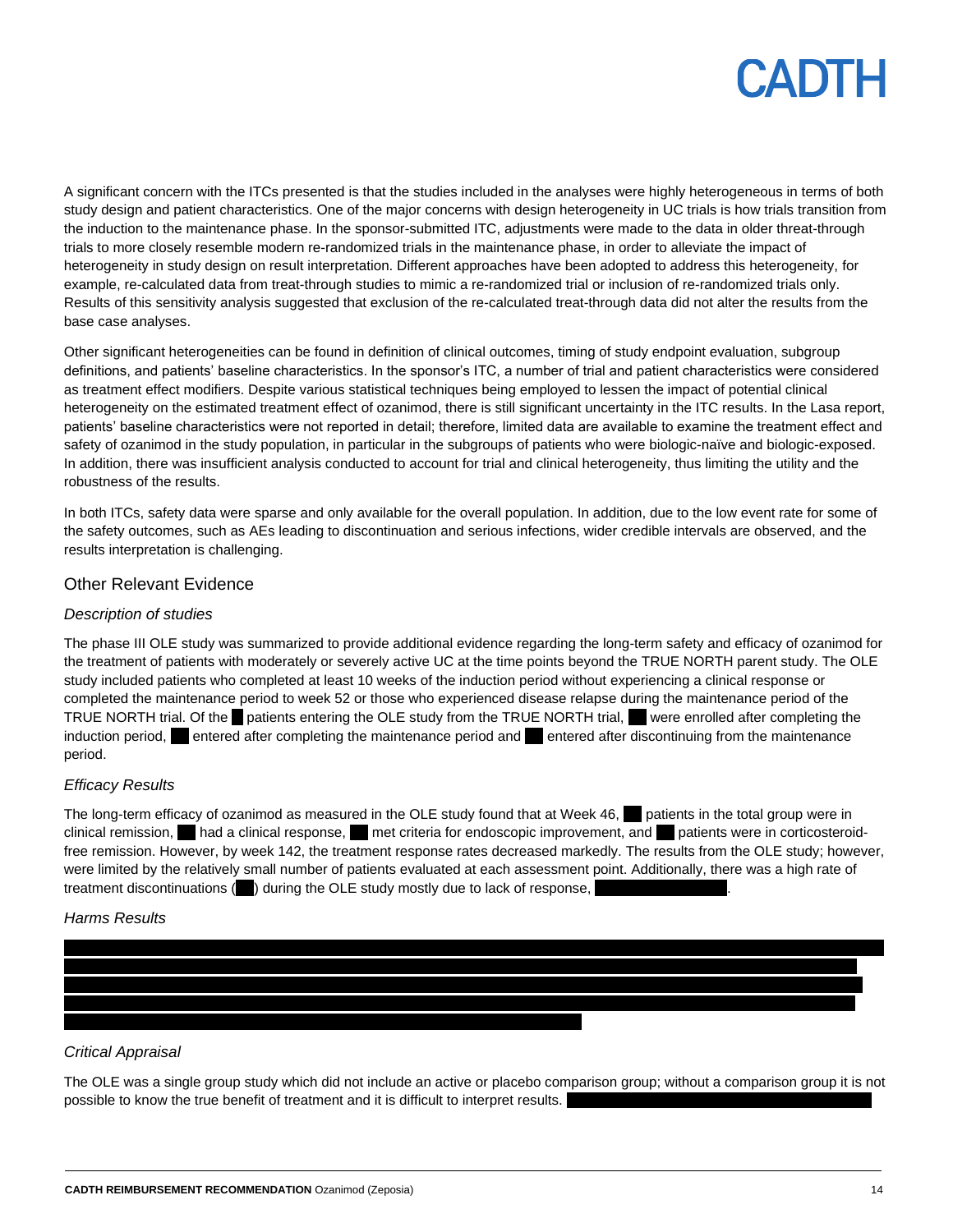If the open-label administration of the drug could introduce bias as knowledge of the treatment may lead patients and investigators to overestimate its potential benefits and harms.

Eligibility criteria of the OLE study specified that patients had to complete the induction or maintenance periods of the parent TRUE NORTH study, or discontinue the maintenance period due to disease relapse, which potentially allowed for selection bias. |||||||| ||| ||| ||| |||| | ||||||||| |||||||| || ||||| ||||| ||||| ||||||||||| ||| ||||| ||||||||| || || |||||||| ||||||||||| ||| |||||||| |||| ||| |||||||| ||||| || ||| |||| ||||| ||||| || |||| ||| Additionally, there was a high rate of treatment discontinuations ( $\Box$ ) during the OLE study mostly due to lack of response, The inclusion of patients with no

initial response to ozanimod during the TRUE NORTH parent trial () is likely to underestimate the benefit observed during this extension study compared to the maintenance period of the parent study.

## **Economic Evidence**

#### Cost and Cost-Effectiveness

### **Table 3: Summary of Economic Evaluation**

| <b>Component</b>            | <b>Description</b>                                                                                                                                                                                                      |
|-----------------------------|-------------------------------------------------------------------------------------------------------------------------------------------------------------------------------------------------------------------------|
| Type of economic            | Cost-utility analysis                                                                                                                                                                                                   |
| evaluation                  | Decision-tree followed by a Markov cohort model                                                                                                                                                                         |
| <b>Target populations</b>   | Adult patients ( $\geq 18$ years of age) with moderately to severely active ulcerative colitis with or without                                                                                                          |
|                             | prior exposure to biologic <sup>a</sup> agents (i.e., biologic-experienced, or biologic-naïve).                                                                                                                         |
| <b>Treatment</b>            | Ozanimod                                                                                                                                                                                                                |
| <b>Submitted drug price</b> | Ozanimod, 0.23 mg: \$68.4929 per capsule <sup>b</sup>                                                                                                                                                                   |
|                             | Ozanimod, 0.46 mg: \$68.4929 per capsule <sup>b</sup>                                                                                                                                                                   |
|                             | Ozanimod, 0.92 mg: \$68.4932 per capsule <sup>c</sup>                                                                                                                                                                   |
| <b>Treatment cost</b>       | At the sponsor's reported price of \$68.49 per capsule (multiple strengths: 0.25 mg; 0.5 mg and 1 mg),                                                                                                                  |
|                             | the annual cost of ozanimod is \$25,000.                                                                                                                                                                                |
| Comparators <sup>d</sup>    | • TNF inhibitors (adalimumab [brand and biosimilar], infliximab [brand and biosimilar], golimumab)                                                                                                                      |
|                             | • JAK inhibitor (tofacitinib)                                                                                                                                                                                           |
|                             | • IL-12/IL-13 blocker (ustekinumab)                                                                                                                                                                                     |
|                             | α4β7 integrin inhibitor (vedolizumab [IV and SC])                                                                                                                                                                       |
|                             | Conventional therapy (combination of aminosalicylates, corticosteroids, and immunomodulators)                                                                                                                           |
| <b>Perspective</b>          | Canadian publicly funded health care payer                                                                                                                                                                              |
| <b>Outcomes</b>             | QALYs and LYs                                                                                                                                                                                                           |
| <b>Time horizon</b>         | Lifetime (58 years)                                                                                                                                                                                                     |
| Key data source             | The TRUENORTH (NCT02435992) trial informed treatment efficacy and safety for ozanimod vs.                                                                                                                               |
|                             | placebo; an unpublished sponsor commissioned NMA informed comparative treatment efficacy between                                                                                                                        |
|                             | ozanimod and biologic comparators.                                                                                                                                                                                      |
| <b>Key limitations</b>      | There is a high degree of uncertainty in the comparative clinical efficacy and safety of ozanimod and                                                                                                                   |
|                             | biologic comparators. The applicability of the indirect evidence is impacted by the heterogeneity in                                                                                                                    |
|                             | study design and patient populations across trials.                                                                                                                                                                     |
|                             | The model lacked transparency. The coding was inefficient as simple calculations were spread over<br>$\bullet$<br>multiple sheets.                                                                                      |
|                             | Utility estimates for non-surgical health states used in the sponsor's base case lack reporting quality<br>$\bullet$                                                                                                    |
|                             | since the study is only available as an abstract. Though these have been used in submissions to<br>CADTH, concerns regarding the reliability of these estimates were noted in all previous reviews.                     |
|                             | The proportion of patients receiving an escalated dose in the economic model is not consistent with<br>$\bullet$<br>the dose-mix studied in the included clinical trials that informed the model's comparative efficacy |
|                             | data.                                                                                                                                                                                                                   |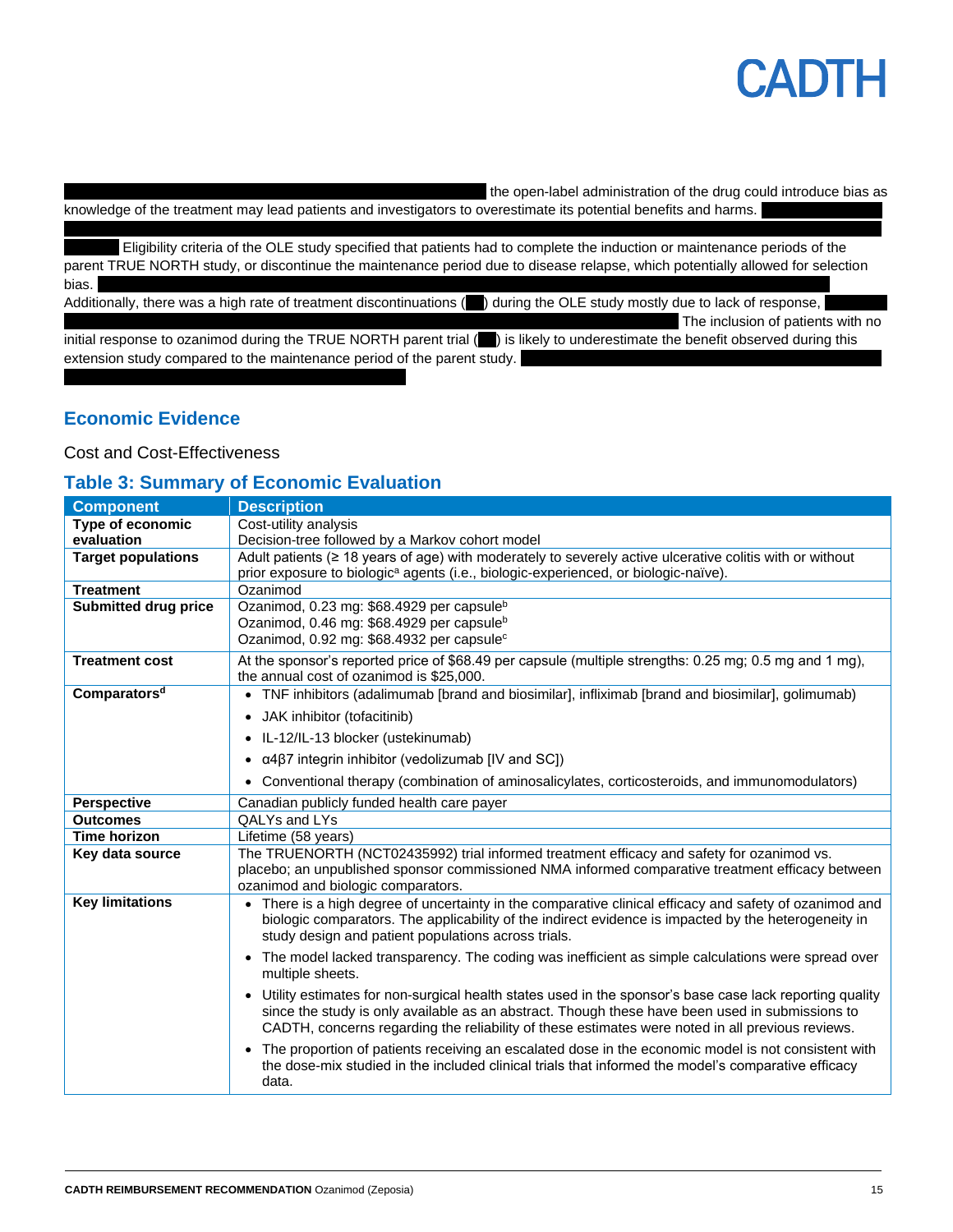| <b>Component</b>                   | <b>Description</b>                                                                                                                                                                                                                                                                                                                                                                                                                                                                                                                                                                  |
|------------------------------------|-------------------------------------------------------------------------------------------------------------------------------------------------------------------------------------------------------------------------------------------------------------------------------------------------------------------------------------------------------------------------------------------------------------------------------------------------------------------------------------------------------------------------------------------------------------------------------------|
|                                    | • The distribution of CT for adjunctive use with biologics, as well as resource use relevant to disease<br>management was not reflective of current clinical practice.                                                                                                                                                                                                                                                                                                                                                                                                              |
|                                    | The model was based on a key assumption that treatment response (and loss of response)<br>$\bullet$<br>remained fixed throughout the maintenance phase and over the lifetime time horizon (58 years)<br>based on data from clinical studies (52 weeks).                                                                                                                                                                                                                                                                                                                             |
|                                    | The model included a biologic therapy (ustekinumab) that is not currently reimbursed for this<br>$\bullet$<br>indication by the Canadian publicly funded health care payer.                                                                                                                                                                                                                                                                                                                                                                                                         |
| <b>CADTH</b> reanalysis<br>results | CADTH performed reanalyses by applying the following changes: excluding ustekinumab as a<br>comparator; assuming the clinical efficacy and safety of all biologic treatments to be equal; applying<br>alternate utility values for non-surgical health states; assuming the proportion of patients receiving<br>an escalated dose to be zero across biologic therapies; adjusting the proportion of patients receiving<br>concomitant CT across biologic therapies to reflect Canadian clinical practice; and, aligning disease<br>management resource use to published literature. |
|                                    | Results from the CADTH base case were similar to the sponsor's results, as ozanimod was not<br>$\bullet$<br>amongst the optimal treatments in the biologic-naïve or biologic-experienced populations. The<br>probability that ozanimod is cost-effective at a willingness-to-pay threshold of \$50,000 per QALY<br>was 0% in both analyses. Price reductions of 73% and 66% would be necessary for ozanimod to be<br>cost-effective at this threshold in biologic-naïve and biologic-experienced populations, respectively.                                                         |
|                                    | • Scenario analyses where numerical differences in clinical efficacy and safety between biologic<br>therapies were explored, as well as non-constant loss of response, led to results where ozanimod<br>was strictly dominated.                                                                                                                                                                                                                                                                                                                                                     |

aBiologic refers to anti-tumor necrosis factor therapies (infliximab, adalimumab, and golimumab), and small molecule drugs (tofacitinib, ustekinumab and vedolizumab). b\$479.45 per multiple strengths 7-unit starter pack, available for days 1-7 only.

<sup>c</sup>\$1,917.81 per 28-unit pack.

<sup>d</sup>All comparators are included in the biologic-naïve and biologic-experienced population analyses.

UC = ulcerative colitis; TNF = tumor necrosis factor; JAK = Janus kinase; IL = Interleukin; IV = intravenous; SC = subcutaneous; CT = conventional therapy; QALY = quality-adjusted life-year; LY = life-year; NMA = network meta-analysis; CEF = Cost-effectiveness frontier; ICER = incremental cost-effectiveness ratio.

### Budget Impact

CADTH identified the following key limitations with the sponsor's analysis: inclusion of ustekinumab as a treatment option, although it is not currently reimbursed for this indication by the Canadian publicly funded health care payer; exclusion of costs associated with concomitant CT when co-administered with a primary biologic therapy; the projected market share of ozanimod in the biologicexperienced population is overly optimistic; uncertainty in the projected capture rates of ozanimod; and uncertainty in the projected candidate population that would be prescribed ozanimod. CADTH reanalysis involved excluding ustekinumab from the list of reimbursed treatment options; aligning the distribution of patients receiving concomitant CT across biologic therapies with the CUA reanalysis; and revising ozanimod's market share for the biologic-experienced population in years 2 and 3. The sponsor's results suggested that the reimbursement of ozanimod would lead to a budgetary impact of \$11,823,925 over a 3-year time horizon. In the CADTH base case, the budget impact of reimbursing ozanimod is expected to be \$13,066,443 in year 1, \$27,131,379 in year 2, and \$34,040,229 in year 3, with a three-year total of \$74,238,052. If dose escalation is applied to 30% of patients on adalimumab, golimumab, infliximab, vedolizumab (IV) and tofacitinib during maintenance, the estimate budget impact decreases to \$45,563,070.